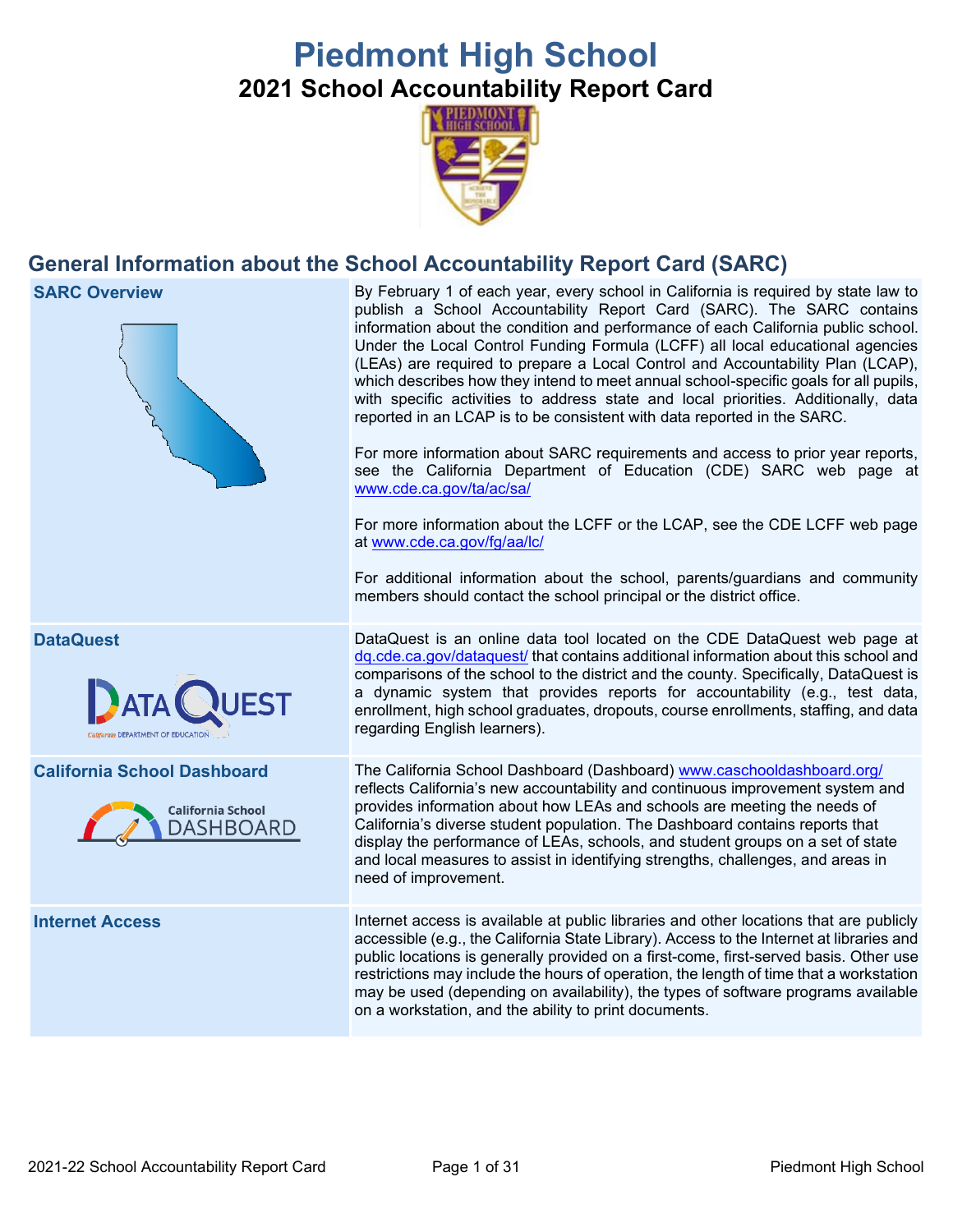#### **2021-22 School Contact Information**

| <b>School Name</b>                               | Piedmont High School                |  |  |  |
|--------------------------------------------------|-------------------------------------|--|--|--|
| <b>Street</b>                                    | 800 Magnolia Ave.                   |  |  |  |
| City, State, Zip                                 | Piedmont, CA 94611-4029             |  |  |  |
| <b>Phone Number</b>                              | $(510) 594 - 2626$                  |  |  |  |
| <b>Principal</b>                                 | Adam Littlefield                    |  |  |  |
| <b>Email Address</b>                             | alittlefield@piedmont.k12.ca.us     |  |  |  |
| <b>School Website</b>                            | https://www.piedmont.k12.ca.us/phs/ |  |  |  |
| County-District-School (CDS) Code 01612750136515 |                                     |  |  |  |

| 2021-22 District Contact Information |                                              |  |  |  |
|--------------------------------------|----------------------------------------------|--|--|--|
| <b>District Name</b>                 | <b>Piedmont City Unified School District</b> |  |  |  |
| <b>Phone Number</b>                  | $(510) 594 - 2600$                           |  |  |  |
| Superintendent                       | <b>Randall Booker</b>                        |  |  |  |
| <b>Email Address</b>                 | rbooker@piedmont.k12.ca.us                   |  |  |  |
| <b>District Website Address</b>      | http://www.piedmont.k12.ca.us/               |  |  |  |

#### **2021-22 School Overview**

Piedmont High School is a high-achieving small comprehensive high school established in 1921 and located in the East Bay hills of the San Francisco Bay Area. It has one feeder middle school located on an adjoining campus. Piedmont, a city of about 11,000 residents, sustains a strong sense of community. Parent participation in school activities is extensive; parents and community members have developed a variety of support organizations for academies, athletics, visual arts, performing arts, Special Education and a community-wide educational foundation. The educational programs at the school are tailored to meet the needs of students in a changing society and are designed to promote the academic success of every student through a comprehensive educational experience.

It is the mission of Piedmont High School to provide quality preparation that challenges students to achieve honorably and realize their present and future potential. Four assets support this mission and high academic standards:

- A qualified, inventive and student-oriented staff;
- A generous, involved and supportive parent community;
- A K-8 program that prepares students effectively for the rigors of high school;
- A curious and motivated student body of high schoolers who are diverse in their talents and their contributions to our educational setting.

"Achieve the Honorable," the long-standing motto of Piedmont High School, means that all students demonstrate academic and personal integrity in their work. Being honest in all situations promotes learning, supports growth in intellect as well as character, and signifies each student's responsibility to respect peers, teachers, staff, and the administration.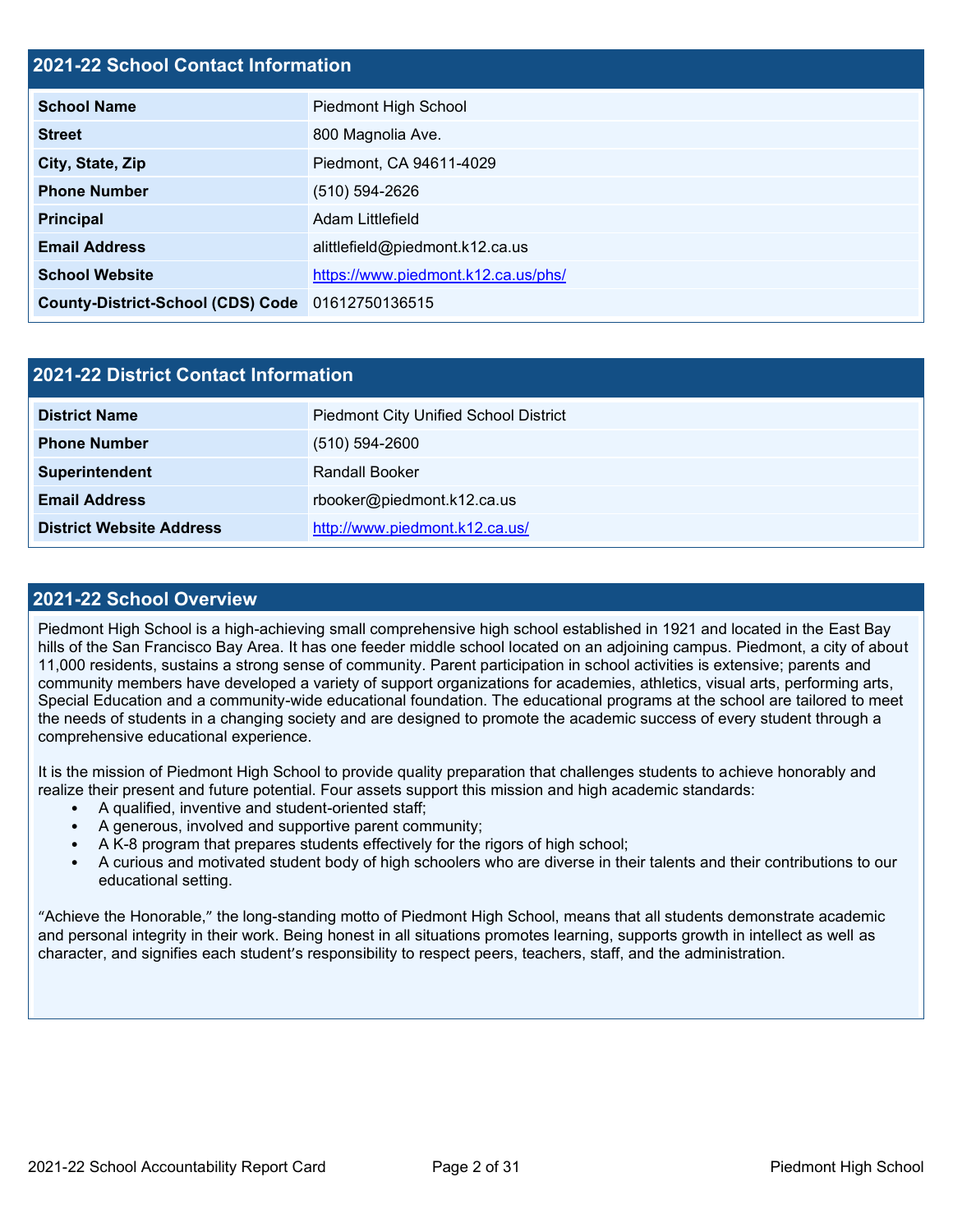## **About this School**

| 2020-21 Student Enrollment by Grade Level |                           |  |  |  |  |
|-------------------------------------------|---------------------------|--|--|--|--|
| <b>Grade Level</b>                        | <b>Number of Students</b> |  |  |  |  |
| Grade 9                                   | 206                       |  |  |  |  |
| Grade 10                                  | 197                       |  |  |  |  |
| Grade 11                                  | 225                       |  |  |  |  |
| Grade 12                                  | 211                       |  |  |  |  |
| <b>Total Enrollment</b>                   | 839                       |  |  |  |  |

## **2020-21 Student Enrollment by Student Group**

| <b>Student Group</b>                   | <b>Percent of Total Enrollment</b> |
|----------------------------------------|------------------------------------|
| <b>Asian</b>                           | 10.6                               |
| <b>Black or African American</b>       | 1.3                                |
| <b>Filipino</b>                        | 0.8                                |
| <b>Hispanic or Latino</b>              | 8.9                                |
| <b>Two or More Races</b>               | 16.6                               |
| <b>White</b>                           | 61.7                               |
| <b>English Learners</b>                | 0.4                                |
| <b>Homeless</b>                        | 0.2                                |
| <b>Socioeconomically Disadvantaged</b> | 1.7                                |
| <b>Students with Disabilities</b>      | 12.3                               |

## **A. Conditions of Learning State Priority: Basic**

The SARC provides the following information relevant to the State priority: Basic (Priority 1):

- Degree to which teachers are appropriately assigned and fully credentialed in the subject area and for the pupils they are teaching;
- Pupils have access to standards-aligned instructional materials; and
- School facilities are maintained in good repair

Note: For more information refer to the Updated Teacher Equity Definitions web page at<https://www.cde.ca.gov/pd/ee/teacherequitydefinitions.asp>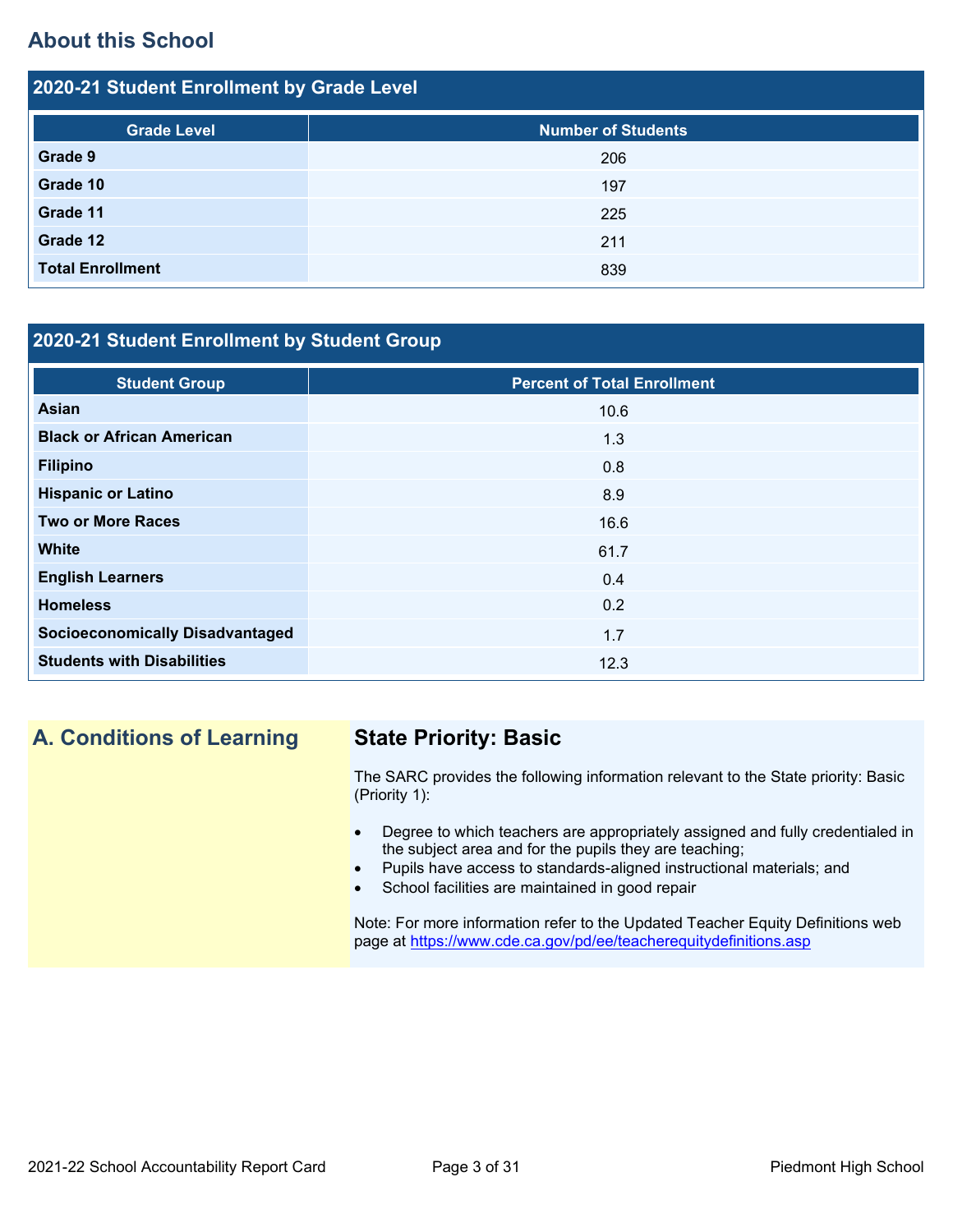| <b>2019-20 Teacher Preparation and Placement</b>                                                |         |  |  |
|-------------------------------------------------------------------------------------------------|---------|--|--|
| <b>Authorization/Assignment</b>                                                                 | 2019-20 |  |  |
| Fully (Preliminary or Clear) Credentialed for Subject and Student Placement (properly assigned) |         |  |  |
| <b>Intern Credential Holders Properly Assigned</b>                                              |         |  |  |
| Teachers Without Credentials and Misassignments ("ineffective" under ESSA)                      |         |  |  |
| Credentialed Teachers Assigned Out-of-Field ("out-of-field" under ESSA)                         |         |  |  |
| <b>Unknown</b>                                                                                  |         |  |  |
| <b>Total Teaching Positions</b>                                                                 |         |  |  |

Note: The data in this table is based on Full Time Equivalent (FTE) status. One FTE equals one staff member working full time; one FTE could also represent two staff members who each work 50 percent of full time. Additionally, an assignment is defined as a position that an educator is assigned to based on setting, subject, and grade level. An authorization is defined as the services that an educator is authorized to provide to students.

| 2019-20 Teachers Without Credentials and Misassignments (considered "ineffective" under ESSA) |         |  |  |  |
|-----------------------------------------------------------------------------------------------|---------|--|--|--|
| <b>Authorization/Assignment</b>                                                               | 2019-20 |  |  |  |
| <b>Permits and Waivers</b>                                                                    |         |  |  |  |
| <b>Misassignments</b>                                                                         |         |  |  |  |
| <b>Vacant Positions</b>                                                                       |         |  |  |  |
| <b>Total Teachers Without Credentials and Misassignments</b>                                  |         |  |  |  |

| 2019-20 Credentialed Teachers Assigned Out-of-Field (considered "out-of-field" under ESSA) |  |
|--------------------------------------------------------------------------------------------|--|
|--------------------------------------------------------------------------------------------|--|

| <b>Indicator</b>                                              | 2019-20 |
|---------------------------------------------------------------|---------|
| <b>Credentialed Teachers Authorized on a Permit or Waiver</b> |         |
| <b>Local Assignment Options</b>                               |         |
| <b>Total Out-of-Field Teachers</b>                            |         |

| 2019-20 Class Assignments                                                                                                                           |         |  |  |
|-----------------------------------------------------------------------------------------------------------------------------------------------------|---------|--|--|
| <b>Indicator</b>                                                                                                                                    | 2019-20 |  |  |
| <b>Misassignments for English Learners</b><br>(a percentage of all the classes with English learners taught by teachers that are misassigned)       |         |  |  |
| No credential, permit or authorization to teach<br>(a percentage of all the classes taught by teachers with no record of an authorization to teach) |         |  |  |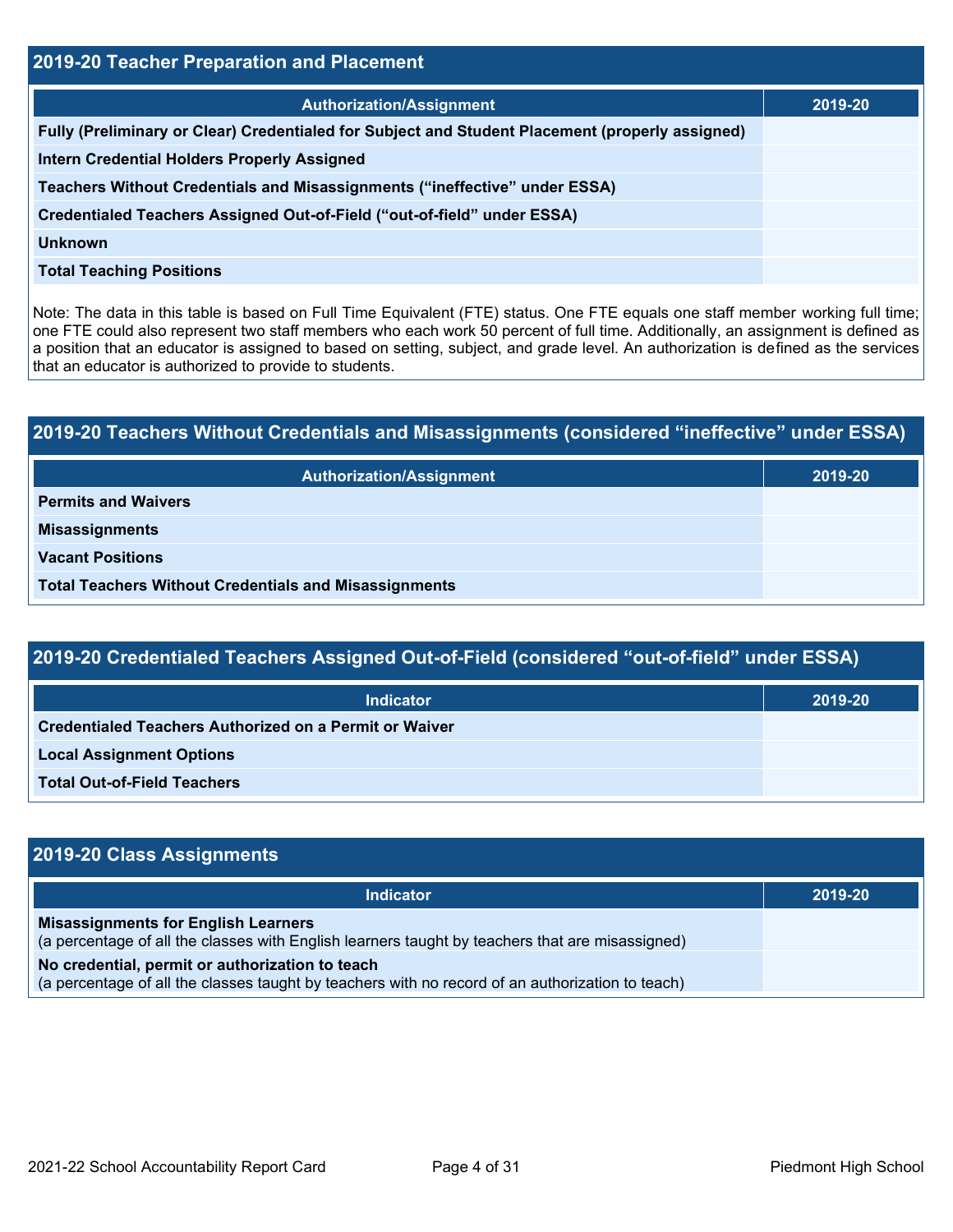#### **2021-22 Quality, Currency, Availability of Textbooks and Other Instructional Materials**

Piedmont Unified School District sets a high priority upon ensuring that sufficient textbooks and instructional materials are available to support the school's instructional program. Piedmont Unified School district held a Public Hearing on September 22,2021 and determined that each school in the District has sufficient and good quality textbooks, instructional materials, and science lab equipment. All students, including English Learners, are given their own individual standard aligned textbooks in core subjects for use in the classroom and to take home. All textbooks and instructional materials used within the District are aligned with the California State Content Standards and Frameworks.

For 2021-22, all textbooks and instructional materials at Piedmont High School were adequate in supply and fair to excellent condition. 100% of students in each core subject area possessed the necessary textbooks and instructional materials, including the deployment of Chromebooks for all students for access to online materials.

Piedmont School District follows the State Board of Education's recommended adoption cycle for core content materials. Teachers in the District have the opportunity to review the textbooks and provide feedback. Recommendations for final adoption are submitted to the Board of Education for approval.

#### **Year and month in which the data were collected** September 22, 2021

| <b>Subject</b>                | Textbooks and Other Instructional Materials/year of<br><b>Adoption</b>                                                                                                                                                                                                                                                                                                    | <b>From</b><br><b>Most</b><br><b>Recent</b><br><b>Adoption</b> | <b>Percent</b><br><b>Students</b><br><b>Lacking Own</b><br><b>Assigned</b><br>Copy |
|-------------------------------|---------------------------------------------------------------------------------------------------------------------------------------------------------------------------------------------------------------------------------------------------------------------------------------------------------------------------------------------------------------------------|----------------------------------------------------------------|------------------------------------------------------------------------------------|
| <b>Reading/Language Arts</b>  | No assigned textbooks; several fiction and nonfiction books                                                                                                                                                                                                                                                                                                               | <b>No</b>                                                      | 0                                                                                  |
| <b>Mathematics</b>            | Core Connections Series, CPM (College Preparatory<br>Mathematics) Educational Program; Grades 9-11, adopted<br>2016<br>Calculus (Wiley)<br><b>Workshop Statistics</b>                                                                                                                                                                                                     | Yes                                                            | 0                                                                                  |
| <b>Science</b>                | Biology (Miller Levine), Biotechnology, Chemistry (Zumdahl)<br>Chemistry in the Community, Chemistry Principles and<br>Reactions, Conceptual Physical Science, Environmental<br>Science, Introduction to the Human Body, Physical/Earth<br>Science, Physics (Giancoli) Physics Principles and Problems.<br>Adoption pilots for Chemistry and Biology occurring this year. | <b>No</b>                                                      | 0                                                                                  |
| <b>History-Social Science</b> | A History of Western Society, American Pageant, The<br>Americans, Constitutional Law, Economics; Principles and<br>Practices, Exploring Psychology, 40 Studies That Changed<br>Psychology, History of the Modern World, Street Law, World<br>Geography, World History: Connections to Today                                                                               | <b>No</b>                                                      | $\mathbf{0}$                                                                       |
| <b>Foreign Language</b>       | Spanish<br>Avancemos 1,2,3 (Spanish, I, II, III grades 9-12)<br>Conexiones (Spanish IV grades 9-12)<br>Temas (Spanish AP grades 9-12)<br>French<br>Bien Dit 1,2,3 (French I, II, III grades 9-12)<br>Quant a moi (French IV grades 9-12) AP French: Preparing<br>for the Language and Culture Examination, Thèmes<br>Tin Tin<br>Mandarin                                  | Yes                                                            | 0                                                                                  |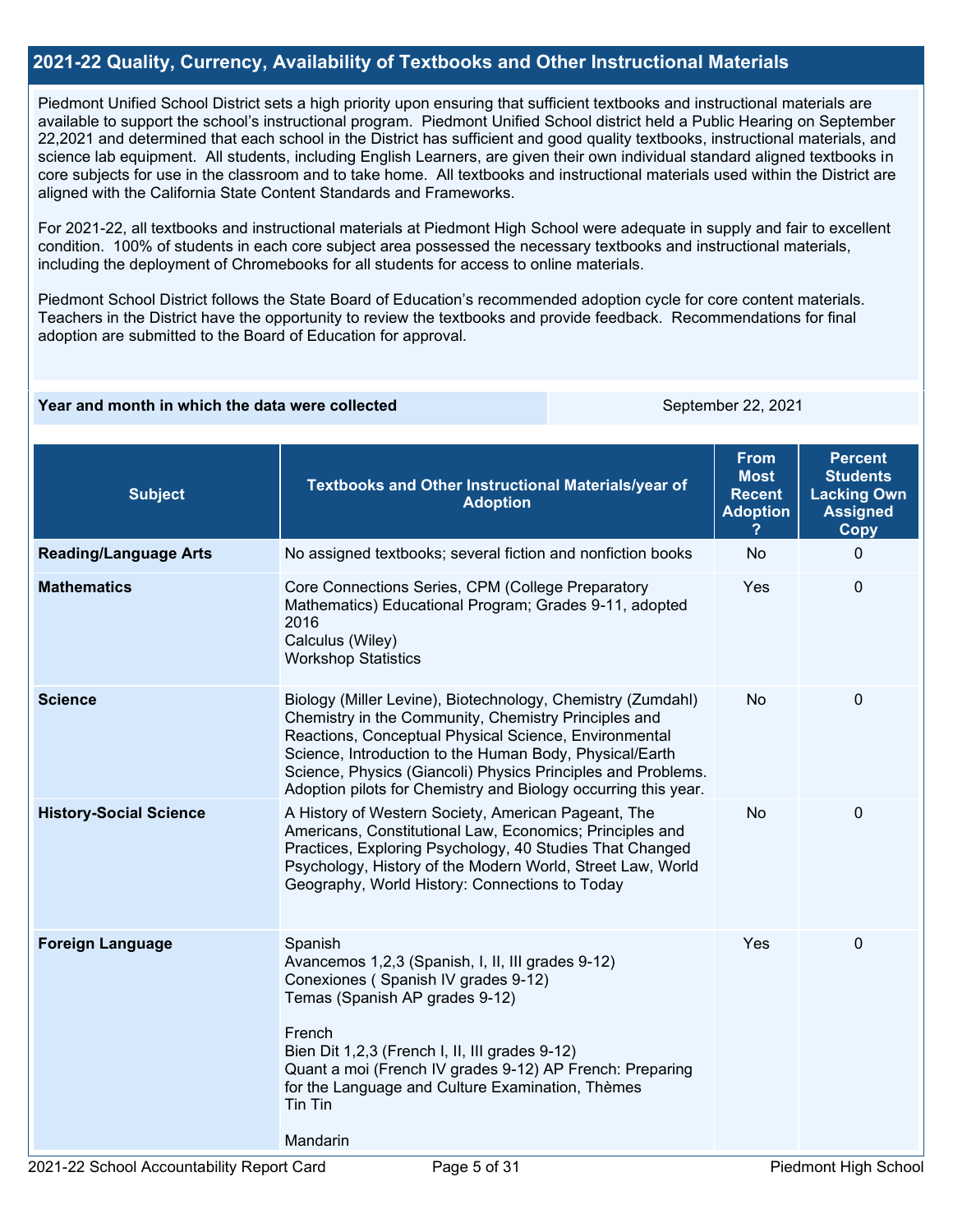|                                                        | Integrated Chinese Level I (part 1) (Mandarin II<br>grades 912) Integrated Chinese Level I (part 1) (Mandarin III<br>grades -12) Integrated<br>Chinese Level II (part 1) (Mandarin IV grades 912)<br>Integrated Chinese Level II (part 2) (AP Mandarin grades -12)<br>Jiayou (AP Mandarin grades<br>9-12), Adopted 2013                                                                                                                                                                                                                                                     |            |              |
|--------------------------------------------------------|-----------------------------------------------------------------------------------------------------------------------------------------------------------------------------------------------------------------------------------------------------------------------------------------------------------------------------------------------------------------------------------------------------------------------------------------------------------------------------------------------------------------------------------------------------------------------------|------------|--------------|
| <b>Health</b>                                          |                                                                                                                                                                                                                                                                                                                                                                                                                                                                                                                                                                             | <b>Yes</b> |              |
| <b>Visual and Performing Arts</b>                      |                                                                                                                                                                                                                                                                                                                                                                                                                                                                                                                                                                             |            | $\mathbf{0}$ |
| <b>Science Laboratory Equipment</b><br>$(grades 9-12)$ | All students at Piedmont High School have access to a full<br>science lab classroom and an adequate supply of science<br>laboratory equipment within the science classrooms. Science<br>lab equipment includes, but is not limited to: microscopes,<br>ring stands, clamps, support strings, utility clamps, test tubes,<br>test tube holders, test tube brushes, crucible tongs, flasks,<br>beakers, and Bunsen burners. For more information about<br>the school's science equipment, texts, instructional materials,<br>and/or programs, please contact the main office. | Yes.       | $\mathbf{0}$ |

#### **School Facility Conditions and Planned Improvements**

Piedmont High School was partially modernized in conjunction with the District's Seismic Safety Bond Program. The "30's" building was renovated, but other buildings on the campus not deemed a seismic collapse hazard ("20's","40's", "Alan Harvey Theater" and "Binks Gym") have not been modernized. However, Alan Harvey Theatre was demolished in Spring 2019 to make room for the new STEAM Building completed in the fall of 2020. The 10s building was demolished in Spring 2020 to make room for the new Performing Arts Center. Priorities for PHS maintenance for other buildings has been roof and Mechanical/HVAC repairs and replacement. New carpeting was installed in the 20s and 30s building during Spring 2020. Classrooms and hallways in the 20s and 30s buildings were painted in Spring 2020 as well.

The passage of the H1 Bond in November 2016 has resulted in the design and construction of a new STEAM (Science, Technology, Engineering, Art, and Math) Building (completion in Fall 2020) and new Performing Arts Center (expected completion in Spring 2022).

The school is rated in "good" overall condition by the Facility Inspection Tool.

#### **Year and month of the most recent FIT report** 12/06/2021 12/06/2021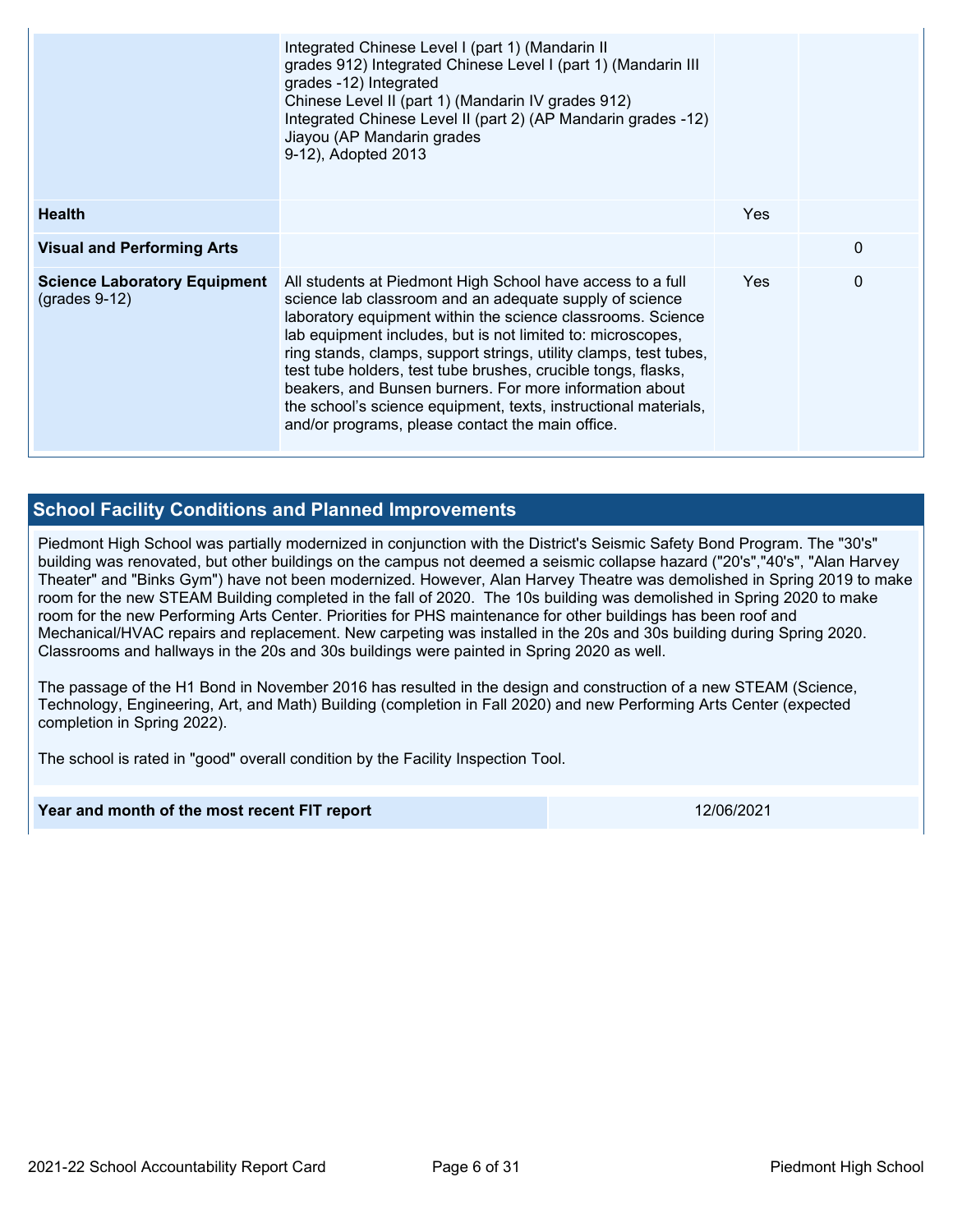| <b>System Inspected</b>                                                | Rate<br>Good | <b>Rate</b><br>Fair | Rate<br>Poor | <b>Repair Needed and Action Taken or Planned</b>                                                                                                  |
|------------------------------------------------------------------------|--------------|---------------------|--------------|---------------------------------------------------------------------------------------------------------------------------------------------------|
| <b>Systems:</b><br>Gas Leaks, Mechanical/HVAC, Sewer                   |              | $\mathsf{X}$        |              | Mechanical/HVAC deficiency in Binks Gym, 20's<br>Bldg, 30's Bldg, 40's Bldg, Witter Field                                                         |
| Interior:<br><b>Interior Surfaces</b>                                  | X            |                     |              |                                                                                                                                                   |
| <b>Cleanliness:</b><br>Overall Cleanliness, Pest/Vermin Infestation    | X            |                     |              |                                                                                                                                                   |
| <b>Electrical</b>                                                      | X            |                     |              |                                                                                                                                                   |
| <b>Restrooms/Fountains:</b><br>Restrooms, Sinks/ Fountains             | X            |                     |              |                                                                                                                                                   |
| Safety:<br>Fire Safety, Hazardous Materials                            | X            |                     |              |                                                                                                                                                   |
| <b>Structural:</b><br><b>Structural Damage, Roofs</b>                  | $\sf X$      |                     |              | Some roofs (20's, 40's, and Binks Gym) are<br>leaking and are at the end of their life spans.<br>Witter Field parking lot asphalt repairs needed. |
| External:<br>Playground/School Grounds, Windows/<br>Doors/Gates/Fences | X            |                     |              |                                                                                                                                                   |

| <b>Overall Facility Rate</b> |      |      |             |
|------------------------------|------|------|-------------|
| <b>Exemplary</b>             | Good | Fair | <b>Poor</b> |
|                              |      |      |             |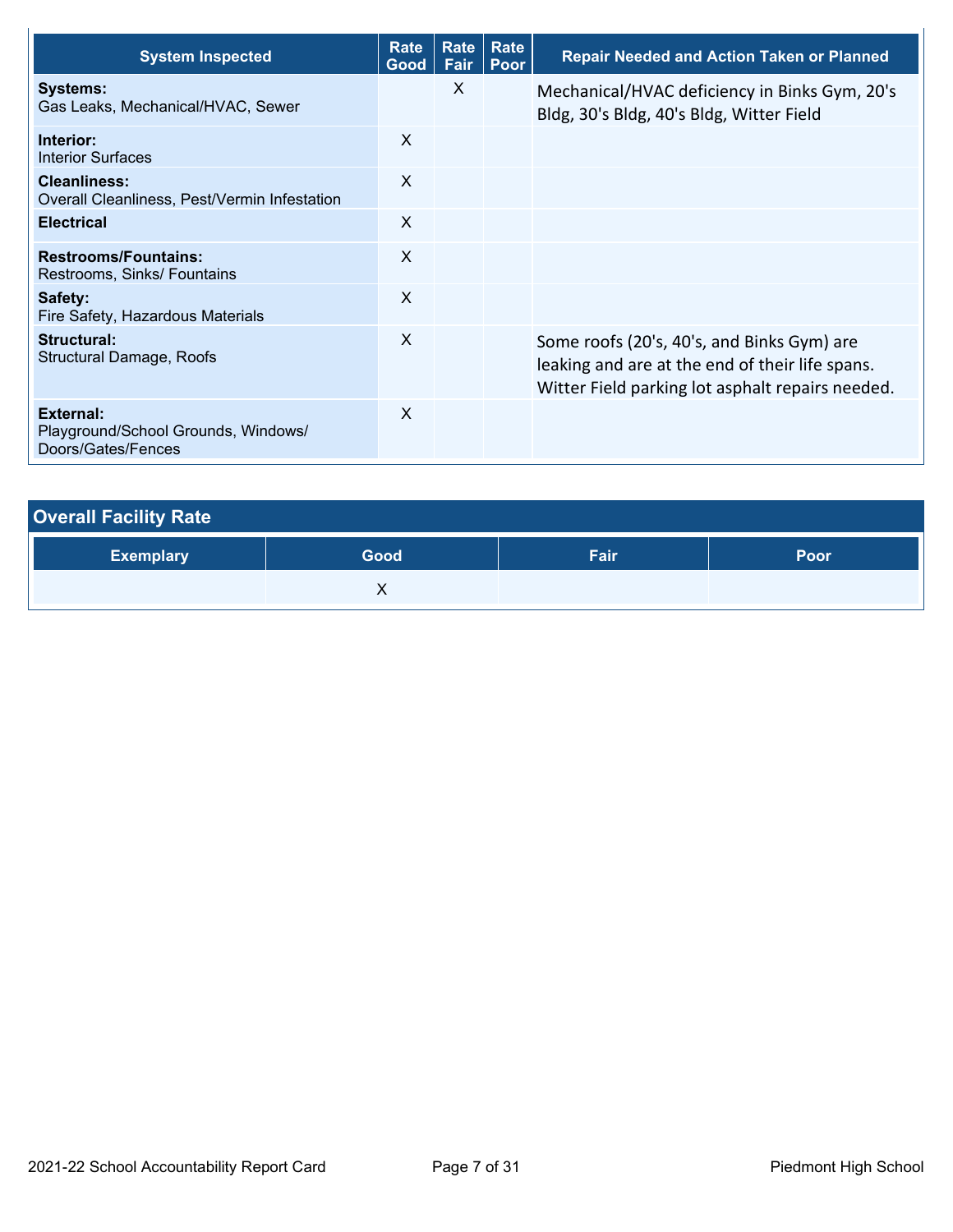## **B. Pupil Outcomes State Priority: Pupil Achievement**

The SARC provides the following information relevant to the State priority: Pupil Achievement (Priority 4):

#### **Statewide Assessments**

(i.e., California Assessment of Student Performance and Progress [CAASPP] System includes the Smarter Balanced Summative Assessments for students in the general education population and the California Alternate Assessments [CAAs] for English language arts/literacy [ELA] and mathematics given in grades three through eight and grade eleven. Only eligible students may participate in the administration of the CAAs. CAAs items are aligned with alternate achievement standards, which are linked with the Common Core State Standards [CCSS] for students with the most significant cognitive disabilities).

The CAASPP System encompasses the following assessments and student participation requirements:

- 1. **Smarter Balanced Summative Assessments and CAAs for ELA** in grades three through eight and grade eleven.
- 2. **Smarter Balanced Summative Assessments and CAAs for mathematics** in grades three through eight and grade eleven.
- 3. **California Science Test (CAST) and CAAs for Science** in grades five, eight, and once in high school (i.e., grade ten, eleven, or twelve).

#### **SARC Reporting in the 2020-2021 School Year Only**

Where the most viable option, LEAs were required to administer the statewide summative assessment in ELA and mathematics. Where a statewide summative assessment was not the most viable option for the LEA (or for one or more gradelevel[s] within the LEA) due to the pandemic, LEAs were allowed to report results from a different assessment that met the criteria established by the State Board of Education (SBE) on March 16, 2021. The assessments were required to be:

- Aligned with CA CCSS for ELA and mathematics;
- Available to students in grades 3 through 8, and grade 11; and
- Uniformly administered across a grade, grade span, school, or district to all eligible students.

#### **Options**

Note that the CAAs could only be administered in-person following health and safety requirements. If it was not viable for the LEA to administer the CAAs in person with health and safety guidelines in place, the LEA was directed to not administer the tests. There were no other assessment options available for the CAAs. Schools administered the Smarter Balanced Summative Assessments for ELA and mathematics, other assessments that meet the SBE criteria, or a combination of both, and they could only choose one of the following:

- Smarter Balanced ELA and mathematics summative assessments;
- Other assessments meeting the SBE criteria; or
- Combination of Smarter Balanced ELA and mathematics summative assessments and other assessments.

The percentage of students who have successfully completed courses that satisfy the requirements for entrance to the University of California and the California State University, or career technical education sequences or programs of study.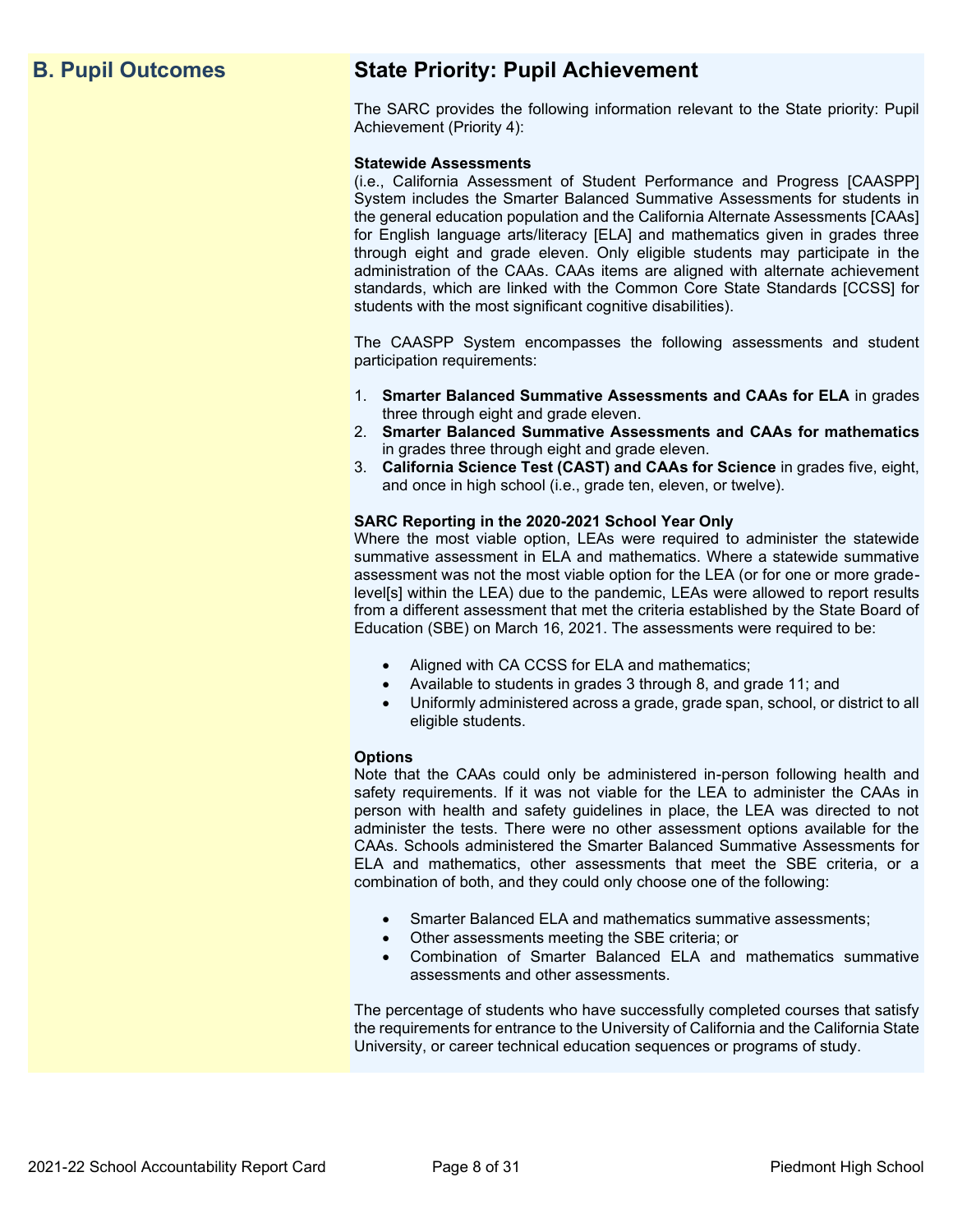#### **Percentage of Students Meeting or Exceeding the State Standard on CAASPP**

This table displays CAASPP test results in ELA and mathematics for all students grades three through eight and grade eleven taking and completing a state-administered assessment.

The 2019-2020 data cells with N/A values indicate that the 2019-2020 data are not available due to the COVID-19 pandemic and resulting summative test suspension. The Executive Order N-30-20 was issued which waived the assessment, accountability, and reporting requirements for the 2019-2020 school year.

The 2020-2021 data cells have N/A values because these data are not comparable to other year data due to the COVID-19 pandemic during the 2020-2021 school year. Where the CAASPP assessments in ELA and/or mathematics is not the most viable option, the LEAs were allowed to administer local assessments. Therefore, the 2020-2021 data between school years for the school, district, state are not an accurate comparison. As such, it is inappropriate to compare results of the 2020-2021 school year to other school years.

| Subject                                                              | <b>School</b><br>2019-20 | <b>School</b><br>2020-21 | <b>District</b><br>2019-20 | <b>District</b><br>2020-21 | <b>State</b><br>2019-20 | <b>State</b><br>2020-21 |
|----------------------------------------------------------------------|--------------------------|--------------------------|----------------------------|----------------------------|-------------------------|-------------------------|
| <b>English Language Arts/Literacy</b><br>$\left($ grades 3-8 and 11) | N/A                      | N/A                      | N/A                        | N/A                        | N/A                     | N/A                     |
| <b>Mathematics</b><br>$(grades 3-8 and 11)$                          | N/A                      | N/A                      | N/A                        | N/A                        | N/A                     | N/A                     |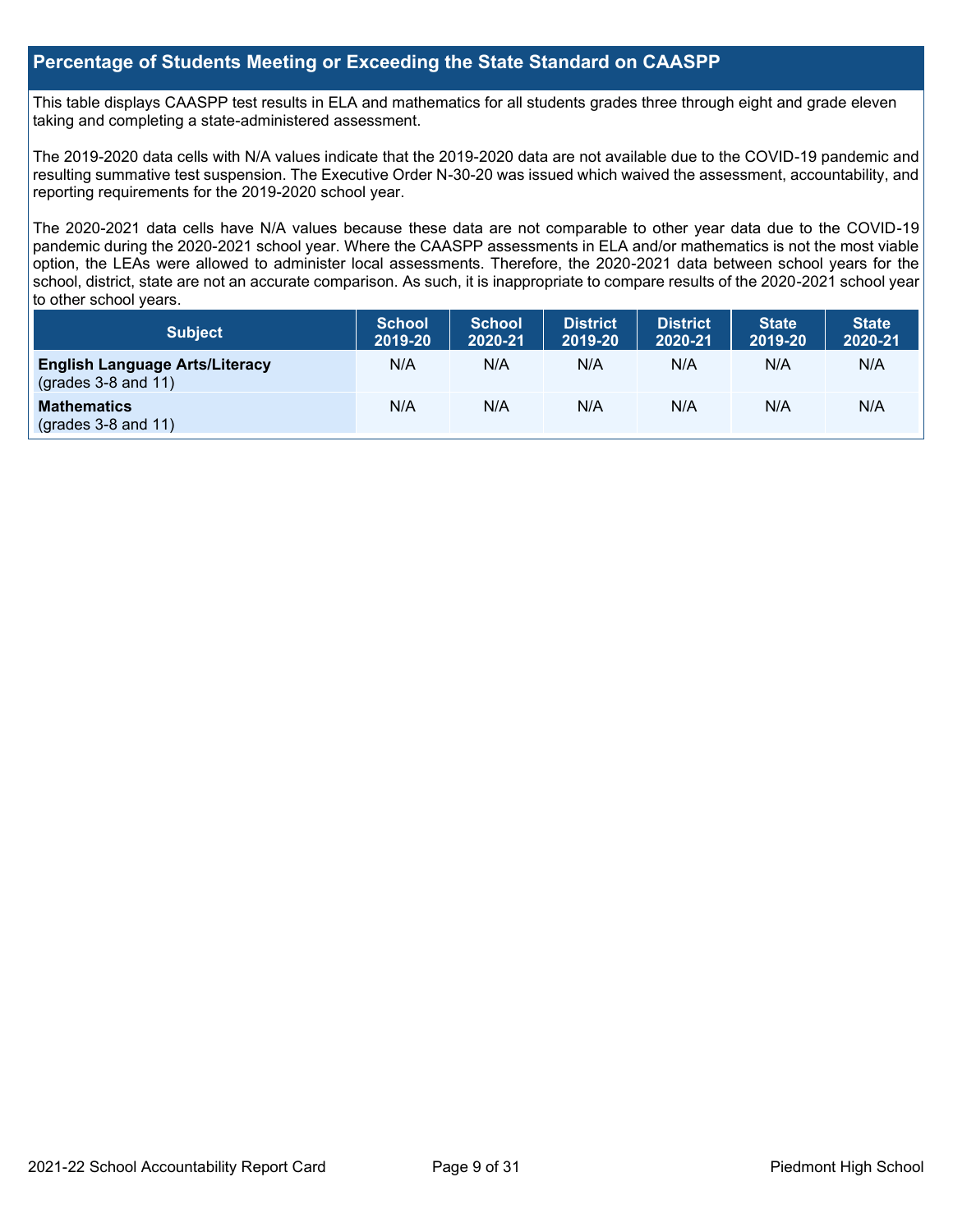### **2020-21 CAASPP Test Results in ELA by Student Group**

This table displays CAASPP test results in ELA by student group for students grades three through eight and grade eleven taking and completing a state-administered assessment. The CDE will populate this table for schools in cases where the school administered the CAASPP assessment. In cases where the school administered a local assessment instead of CAASPP, the CDE will populate this table with "NT" values, meaning this school did not test students using the CAASPP. See the local assessment(s) table for more information.

| <b>CAASPP</b><br><b>Student Groups</b>               | <b>CAASPP</b><br><b>Total</b><br><b>Enrollment</b> | <b>CAASPP</b><br><b>Number</b><br><b>Tested</b> | <b>CAASPP</b><br><b>Percent</b><br><b>Tested</b> | <b>CAASPP</b><br><b>Percent</b><br><b>Not Tested</b> | <b>CAASPP</b><br><b>Percent</b><br><b>Met or</b><br><b>Exceeded</b> |
|------------------------------------------------------|----------------------------------------------------|-------------------------------------------------|--------------------------------------------------|------------------------------------------------------|---------------------------------------------------------------------|
| <b>All Students</b>                                  | 224                                                | 128                                             | 57.14                                            | 42.86                                                | 89.06                                                               |
| <b>Female</b>                                        | 106                                                | 63                                              | 59.43                                            | 40.57                                                | 87.3                                                                |
| <b>Male</b>                                          | 118                                                | 65                                              | 55.08                                            | 44.92                                                | 90.77                                                               |
| American Indian or Alaska Native                     | $\mathbf 0$                                        | $\pmb{0}$                                       | 0                                                | 0                                                    | $\pmb{0}$                                                           |
| <b>Asian</b>                                         | 22                                                 | 17                                              | 77.27                                            | 22.73                                                | 88.24                                                               |
| <b>Black or African American</b>                     | --                                                 | $\overline{\phantom{a}}$                        | --                                               | $\sim$                                               | --                                                                  |
| <b>Filipino</b>                                      | $- -$                                              | --                                              |                                                  |                                                      |                                                                     |
| <b>Hispanic or Latino</b>                            | 14                                                 | 8                                               | 57.14                                            | 42.86                                                | --                                                                  |
| Native Hawaiian or Pacific Islander                  | $\mathbf 0$                                        | $\mathbf 0$                                     | 0                                                | $\overline{0}$                                       | 0                                                                   |
| <b>Two or More Races</b>                             | 46                                                 | 30                                              | 65.22                                            | 34.78                                                | 93.33                                                               |
| <b>White</b>                                         | 138                                                | 71                                              | 51.45                                            | 48.55                                                | 87.32                                                               |
| <b>English Learners</b>                              | $\mathbf 0$                                        | $\mathbf 0$                                     | $\mathbf{0}$                                     | $\mathbf 0$                                          | $\mathbf 0$                                                         |
| <b>Foster Youth</b>                                  | 0                                                  | $\mathbf 0$                                     | $\mathbf 0$                                      | $\mathbf 0$                                          | $\mathbf 0$                                                         |
| <b>Homeless</b>                                      | $\qquad \qquad -$                                  | $\overline{\phantom{a}}$                        | --                                               | $\sim$                                               | --                                                                  |
| <b>Military</b>                                      | $\Omega$                                           | $\pmb{0}$                                       | $\mathbf{0}$                                     | $\Omega$                                             | 0                                                                   |
| <b>Socioeconomically Disadvantaged</b>               | --                                                 | $\overline{\phantom{m}}$                        | --                                               | --                                                   | --                                                                  |
| <b>Students Receiving Migrant Education Services</b> | $\Omega$                                           | 0                                               | $\Omega$                                         | 0                                                    | 0                                                                   |
| <b>Students with Disabilities</b>                    | 35                                                 | 19                                              | 54.29                                            | 45.71                                                | 78.95                                                               |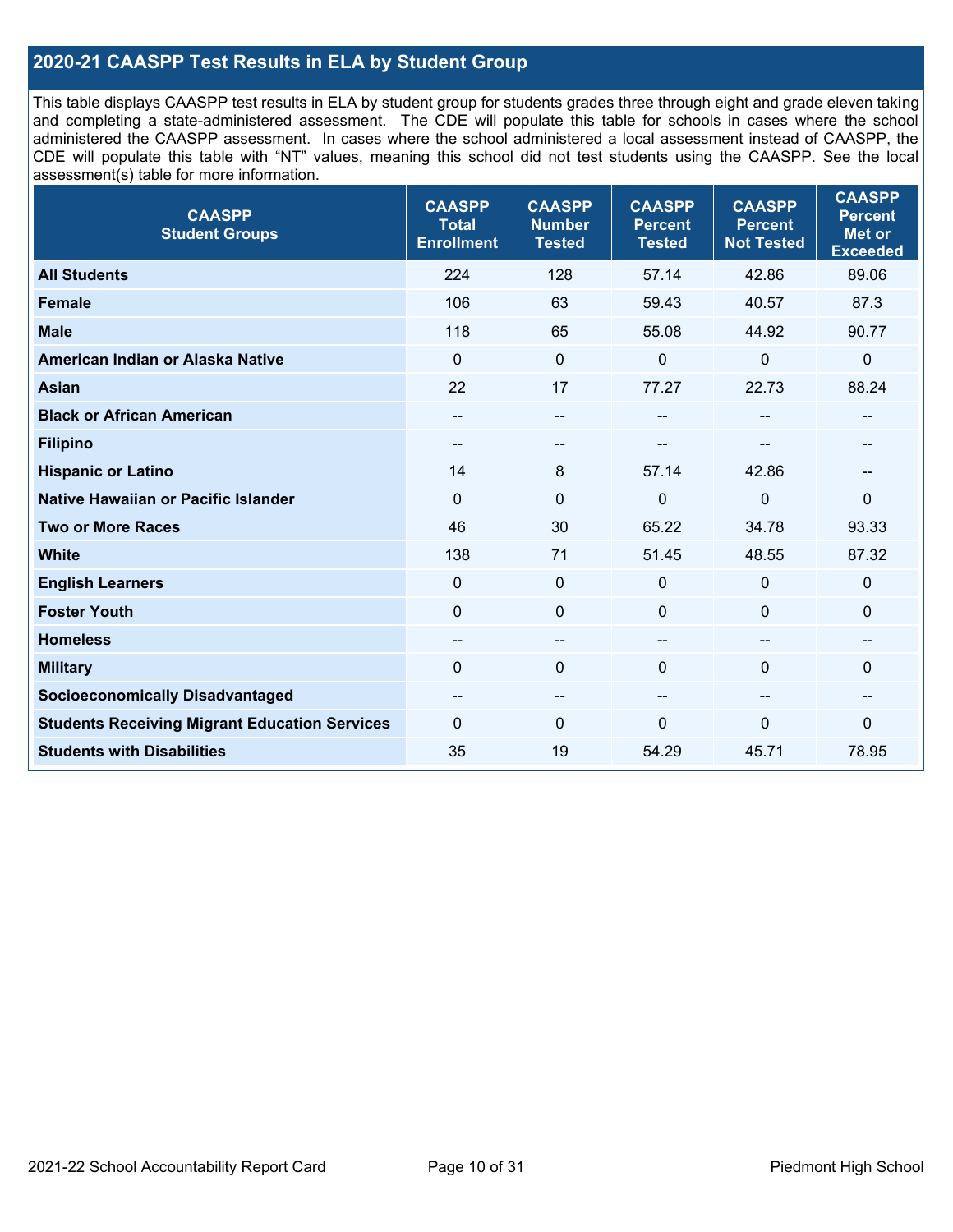### **2020-21 CAASPP Test Results in Math by Student Group**

This table displays CAASPP test results in Math by student group for students grades three through eight and grade eleven taking and completing a state-administered assessment. The CDE will populate this table for schools in cases where the school administered the CAASPP assessment. In cases where the school administered a local assessment instead of CAASPP, the CDE will populate this table with "NT" values, meaning this school did not test students using the CAASPP. See the local assessment(s) table for more information.

| <b>CAASPP</b><br><b>Student Groups</b>               | <b>CAASPP</b><br><b>Total</b><br><b>Enrollment</b> | <b>CAASPP</b><br><b>Number</b><br><b>Tested</b> | <b>CAASPP</b><br><b>Percent</b><br><b>Tested</b> | <b>CAASPP</b><br><b>Percent</b><br><b>Not Tested</b> | <b>CAASPP</b><br><b>Percent</b><br><b>Met or</b><br><b>Exceeded</b> |
|------------------------------------------------------|----------------------------------------------------|-------------------------------------------------|--------------------------------------------------|------------------------------------------------------|---------------------------------------------------------------------|
| <b>All Students</b>                                  | 224                                                | 126                                             | 56.25                                            | 43.75                                                | 86.51                                                               |
| <b>Female</b>                                        | 106                                                | 62                                              | 58.49                                            | 41.51                                                | 83.87                                                               |
| <b>Male</b>                                          | 118                                                | 64                                              | 54.24                                            | 45.76                                                | 89.06                                                               |
| American Indian or Alaska Native                     | $\mathbf{0}$                                       | $\mathbf 0$                                     | 0                                                | $\mathbf 0$                                          | $\pmb{0}$                                                           |
| <b>Asian</b>                                         | 22                                                 | 17                                              | 77.27                                            | 22.73                                                | 82.35                                                               |
| <b>Black or African American</b>                     | --                                                 | $\overline{\phantom{m}}$                        | --                                               | $\sim$                                               | $\overline{\phantom{m}}$                                            |
| <b>Filipino</b>                                      | --                                                 | --                                              |                                                  |                                                      |                                                                     |
| <b>Hispanic or Latino</b>                            | 14                                                 | 7                                               | 50.00                                            | 50.00                                                | --                                                                  |
| Native Hawaiian or Pacific Islander                  | $\mathbf{0}$                                       | $\mathbf 0$                                     | 0                                                | $\mathbf 0$                                          | $\mathbf 0$                                                         |
| <b>Two or More Races</b>                             | 46                                                 | 32                                              | 69.57                                            | 30.43                                                | 90.63                                                               |
| <b>White</b>                                         | 138                                                | 69                                              | 50.00                                            | 50.00                                                | 86.96                                                               |
| <b>English Learners</b>                              | $\mathbf 0$                                        | $\mathbf 0$                                     | 0                                                | $\mathbf 0$                                          | $\mathbf 0$                                                         |
| <b>Foster Youth</b>                                  | $\mathbf{0}$                                       | $\mathbf 0$                                     | 0                                                | $\mathbf 0$                                          | $\mathbf{0}$                                                        |
| <b>Homeless</b>                                      | --                                                 | --                                              | --                                               | --                                                   | --                                                                  |
| <b>Military</b>                                      | $\mathbf 0$                                        | 0                                               | 0                                                | $\Omega$                                             | $\mathbf 0$                                                         |
| <b>Socioeconomically Disadvantaged</b>               | $\qquad \qquad -$                                  | --                                              | --                                               | --                                                   | --                                                                  |
| <b>Students Receiving Migrant Education Services</b> | $\mathbf{0}$                                       | $\Omega$                                        | $\Omega$                                         | $\Omega$                                             | $\mathbf{0}$                                                        |
| <b>Students with Disabilities</b>                    | 35                                                 | 18                                              | 51.43                                            | 48.57                                                | 50.00                                                               |

#### **2020-21 Local Assessment Test Results in ELA by Student Group**

This table displays Local Assessment test results in ELA by student group for students grades three through eight and grade eleven. LEAs/schools will populate this table for schools in cases where the school administered a local assessment. In cases where the school administered the CAASPP assessment, LEAs/schools will populate this table with "N/A" values in all cells, meaning this table is Not Applicable for this school.

| N/A<br><b>Student Groups</b>     | N/A<br><b>Total</b><br><b>Enrollment</b> | N/A<br><b>Number</b><br><b>Tested</b> | N/A<br><b>Percent</b><br><b>Tested</b> | N/A<br><b>Percent</b><br><b>Not Tested</b> | N/A<br><b>Percent</b><br><b>At or Above</b><br><b>Grade Level</b> |
|----------------------------------|------------------------------------------|---------------------------------------|----------------------------------------|--------------------------------------------|-------------------------------------------------------------------|
| <b>All Students</b>              | N/A                                      |                                       |                                        |                                            |                                                                   |
| <b>Female</b>                    | N/A                                      |                                       |                                        |                                            |                                                                   |
| <b>Male</b>                      | N/A                                      |                                       |                                        |                                            |                                                                   |
| American Indian or Alaska Native | N/A                                      |                                       |                                        |                                            |                                                                   |
| <b>Asian</b>                     | N/A                                      |                                       |                                        |                                            |                                                                   |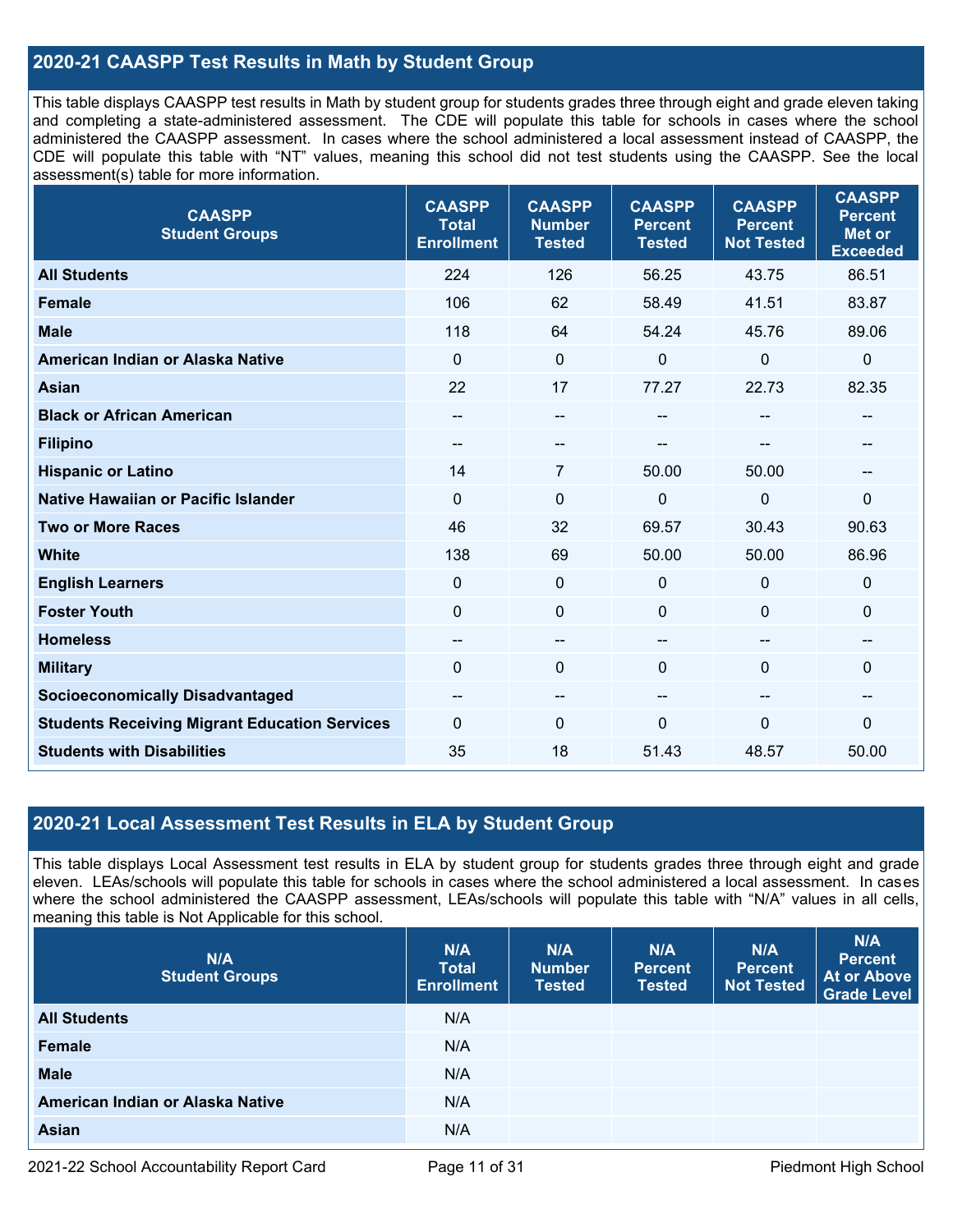| <b>Black or African American</b>                     | N/A |     |     |     |     |
|------------------------------------------------------|-----|-----|-----|-----|-----|
| <b>Filipino</b>                                      | N/A |     |     |     |     |
| <b>Hispanic or Latino</b>                            | N/A |     |     |     | N/A |
| Native Hawaiian or Pacific Islander                  | N/A |     |     |     |     |
| <b>Two or More Races</b>                             | N/A |     |     |     |     |
| <b>White</b>                                         | N/A |     |     |     |     |
| <b>English Learners</b>                              | N/A |     |     |     |     |
| <b>Foster Youth</b>                                  | N/A |     |     |     |     |
| <b>Homeless</b>                                      | N/A |     |     |     |     |
| <b>Military</b>                                      | N/A |     |     |     |     |
| <b>Socioeconomically Disadvantaged</b>               | N/A |     |     |     |     |
| <b>Students Receiving Migrant Education Services</b> | N/A |     |     |     |     |
| <b>Students with Disabilities</b>                    | N/A |     |     |     |     |
| <b>All Students</b>                                  | N/A | N/A | N/A | N/A | N/A |
| <b>Female</b>                                        | N/A |     |     |     |     |
| <b>Male</b>                                          | N/A |     |     |     |     |
| American Indian or Alaska Native                     | N/A | N/A | N/A | N/A | N/A |
| <b>Asian</b>                                         | N/A | N/A | N/A |     | N/A |
| <b>Black or African American</b>                     | N/A | N/A |     |     | N/A |
| <b>Filipino</b>                                      | N/A |     |     |     |     |
| <b>Hispanic or Latino</b>                            | N/A |     |     |     |     |
| Native Hawaiian or Pacific Islander                  | N/A |     |     |     |     |
| <b>Two or More Races</b>                             | N/A |     |     |     |     |
| <b>White</b>                                         | N/A |     |     |     |     |
| <b>English Learners</b>                              | N/A |     |     |     |     |
| <b>Foster Youth</b>                                  | N/A |     |     |     |     |
| <b>Homeless</b>                                      | N/A |     |     |     |     |
| <b>Military</b>                                      | N/A |     |     |     |     |
| <b>Socioeconomically Disadvantaged</b>               | N/A |     |     |     |     |
| <b>Students Receiving Migrant Education Services</b> | N/A |     |     |     |     |
| <b>Students with Disabilities</b>                    | N/A |     |     |     |     |
| <b>All Students</b>                                  | N/A |     |     |     |     |
| <b>Female</b>                                        | N/A |     |     |     |     |
| <b>Male</b>                                          | N/A |     |     |     |     |
| American Indian or Alaska Native                     | N/A |     |     |     |     |
| Asian                                                | N/A |     |     |     |     |
| <b>Black or African American</b>                     | N/A |     |     |     |     |
| <b>Filipino</b>                                      | N/A |     |     |     |     |
| <b>Hispanic or Latino</b>                            | N/A |     |     |     |     |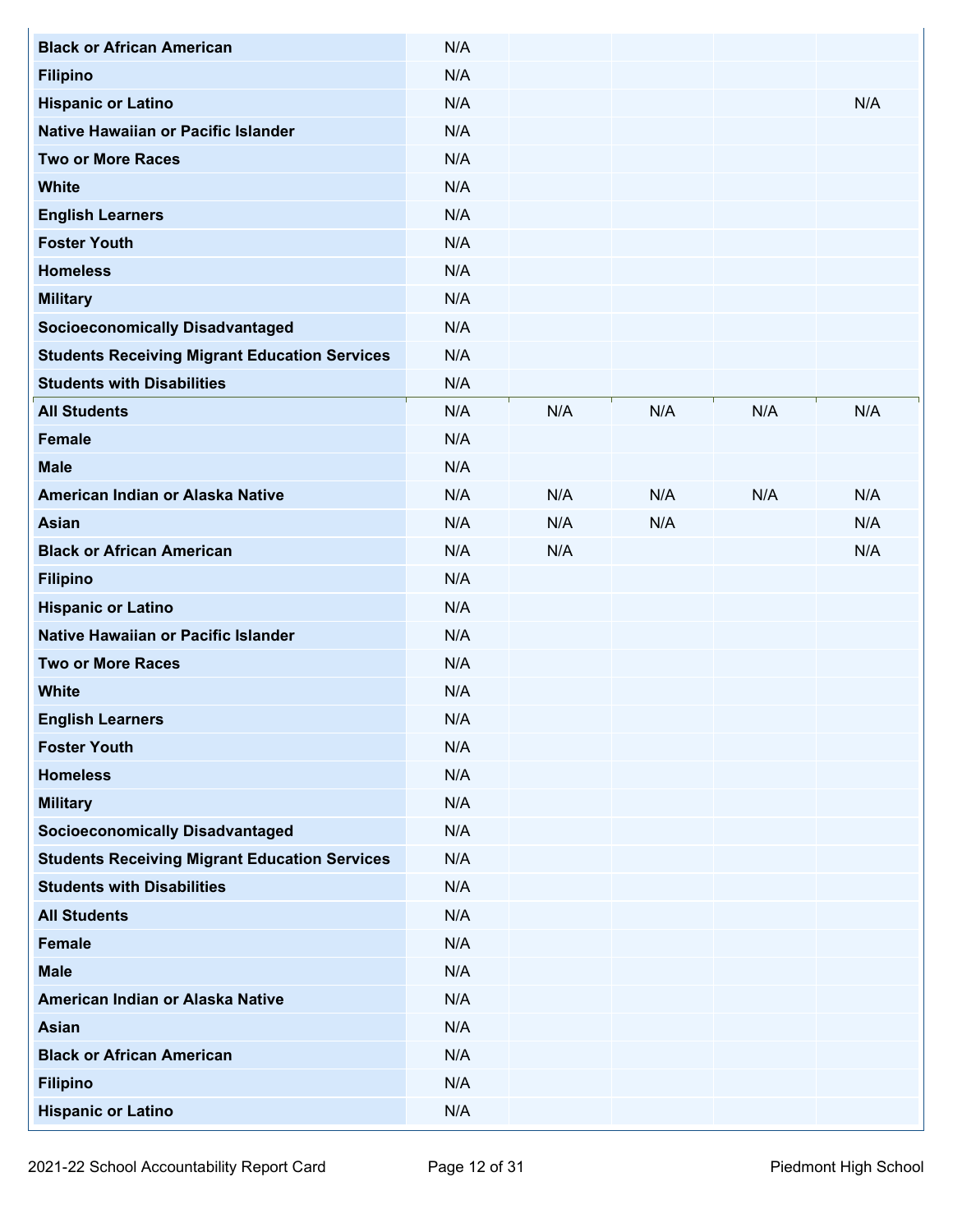| Native Hawaiian or Pacific Islander                  | N/A |  |
|------------------------------------------------------|-----|--|
| <b>Two or More Races</b>                             |     |  |
|                                                      | N/A |  |
| <b>White</b>                                         | N/A |  |
| <b>English Learners</b>                              | N/A |  |
| <b>Foster Youth</b>                                  | N/A |  |
| <b>Homeless</b>                                      | N/A |  |
| <b>Military</b>                                      | N/A |  |
| <b>Socioeconomically Disadvantaged</b>               | N/A |  |
| <b>Students Receiving Migrant Education Services</b> | N/A |  |
| <b>Students with Disabilities</b>                    | N/A |  |
| <b>All Students</b>                                  | N/A |  |
| <b>Female</b>                                        | N/A |  |
| <b>Male</b>                                          | N/A |  |
| American Indian or Alaska Native                     | N/A |  |
| <b>Asian</b>                                         | N/A |  |
| <b>Black or African American</b>                     | N/A |  |
| <b>Filipino</b>                                      | N/A |  |
| <b>Hispanic or Latino</b>                            | N/A |  |
| Native Hawaiian or Pacific Islander                  | N/A |  |
| <b>Two or More Races</b>                             | N/A |  |
| <b>White</b>                                         | N/A |  |
| <b>English Learners</b>                              | N/A |  |
| <b>Foster Youth</b>                                  | N/A |  |
| <b>Homeless</b>                                      | N/A |  |
| <b>Military</b>                                      | N/A |  |
| <b>Socioeconomically Disadvantaged</b>               | N/A |  |
| <b>Students Receiving Migrant Education Services</b> | N/A |  |
| <b>Students with Disabilities</b>                    | N/A |  |
| <b>All Students</b>                                  | N/A |  |
| Female                                               | N/A |  |
| <b>Male</b>                                          | N/A |  |
| American Indian or Alaska Native                     | N/A |  |
| <b>Asian</b>                                         | N/A |  |
| <b>Black or African American</b>                     | N/A |  |
| <b>Filipino</b>                                      | N/A |  |
| <b>Hispanic or Latino</b>                            | N/A |  |
| Native Hawaiian or Pacific Islander                  | N/A |  |
| <b>Two or More Races</b>                             | N/A |  |
| <b>White</b>                                         | N/A |  |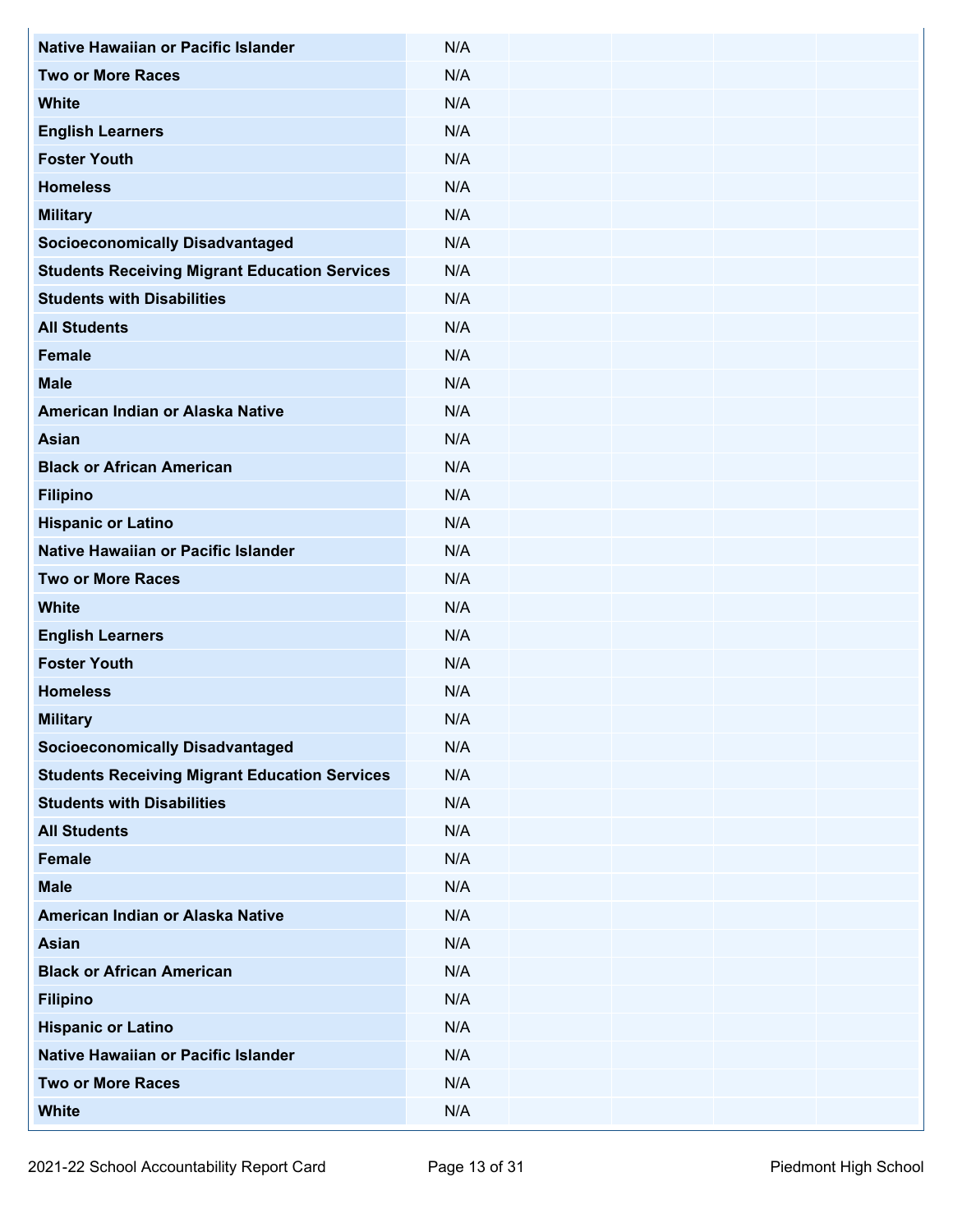| <b>English Learners</b>                                                                    | N/A |  |  |  |  |  |  |
|--------------------------------------------------------------------------------------------|-----|--|--|--|--|--|--|
| <b>Foster Youth</b>                                                                        | N/A |  |  |  |  |  |  |
| <b>Homeless</b>                                                                            | N/A |  |  |  |  |  |  |
| <b>Military</b>                                                                            | N/A |  |  |  |  |  |  |
| <b>Socioeconomically Disadvantaged</b>                                                     | N/A |  |  |  |  |  |  |
| <b>Students Receiving Migrant Education Services</b>                                       | N/A |  |  |  |  |  |  |
| <b>Students with Disabilities</b>                                                          | N/A |  |  |  |  |  |  |
| *At or above the grade-level standard in the context of the local assessment administered. |     |  |  |  |  |  |  |

## **2020-21 Local Assessment Test Results in Math by Student Group**

This table displays Local Assessment test results in Math by student group for students grades three through eight and grade eleven. LEAs/schools will populate this table for schools in cases where the school administered a local assessment. In cases where the school administered the CAASPP assessment, LEAs/schools will populate this table with "N/A" values in all cells, meaning this table is Not Applicable for this school.

| N/A<br><b>Student Groups</b>                         | N/A<br><b>Total</b><br><b>Enrollment</b> | N/A<br><b>Number</b><br><b>Tested</b> | N/A<br><b>Percent</b><br><b>Tested</b> | N/A<br><b>Percent</b><br><b>Not Tested</b> | N/A<br><b>Percent</b><br><b>At or Above</b><br><b>Grade Level</b> |
|------------------------------------------------------|------------------------------------------|---------------------------------------|----------------------------------------|--------------------------------------------|-------------------------------------------------------------------|
| <b>All Students</b>                                  | N/A                                      |                                       |                                        |                                            |                                                                   |
| <b>Female</b>                                        | N/A                                      |                                       |                                        |                                            |                                                                   |
| <b>Male</b>                                          | N/A                                      |                                       |                                        |                                            |                                                                   |
| American Indian or Alaska Native                     | N/A                                      |                                       |                                        |                                            |                                                                   |
| <b>Asian</b>                                         | N/A                                      |                                       |                                        |                                            |                                                                   |
| <b>Black or African American</b>                     | N/A                                      |                                       |                                        |                                            |                                                                   |
| <b>Filipino</b>                                      | N/A                                      |                                       |                                        |                                            |                                                                   |
| <b>Hispanic or Latino</b>                            | N/A                                      |                                       |                                        |                                            |                                                                   |
| Native Hawaiian or Pacific Islander                  | N/A                                      |                                       |                                        |                                            |                                                                   |
| <b>Two or More Races</b>                             | N/A                                      | N/A                                   | N/A                                    | N/A                                        | N/A                                                               |
| <b>White</b>                                         | N/A                                      | N/A                                   | N/A                                    | N/A                                        | N/A                                                               |
| <b>English Learners</b>                              | N/A                                      |                                       |                                        |                                            |                                                                   |
| <b>Foster Youth</b>                                  | N/A                                      |                                       |                                        |                                            |                                                                   |
| <b>Homeless</b>                                      | N/A                                      |                                       |                                        |                                            |                                                                   |
| <b>Military</b>                                      | N/A                                      |                                       |                                        |                                            |                                                                   |
| <b>Socioeconomically Disadvantaged</b>               | N/A                                      |                                       | N/A                                    |                                            |                                                                   |
| <b>Students Receiving Migrant Education Services</b> | N/A                                      |                                       |                                        |                                            |                                                                   |
| <b>Students with Disabilities</b>                    | N/A                                      | N/A                                   | N/A                                    | N/A                                        |                                                                   |
| <b>All Students</b>                                  | N/A                                      |                                       |                                        |                                            |                                                                   |
| <b>Female</b>                                        | N/A                                      |                                       |                                        |                                            |                                                                   |
| <b>Male</b>                                          | N/A                                      |                                       |                                        |                                            |                                                                   |
| American Indian or Alaska Native                     | N/A                                      |                                       |                                        |                                            |                                                                   |
| <b>Asian</b>                                         | N/A                                      |                                       |                                        |                                            |                                                                   |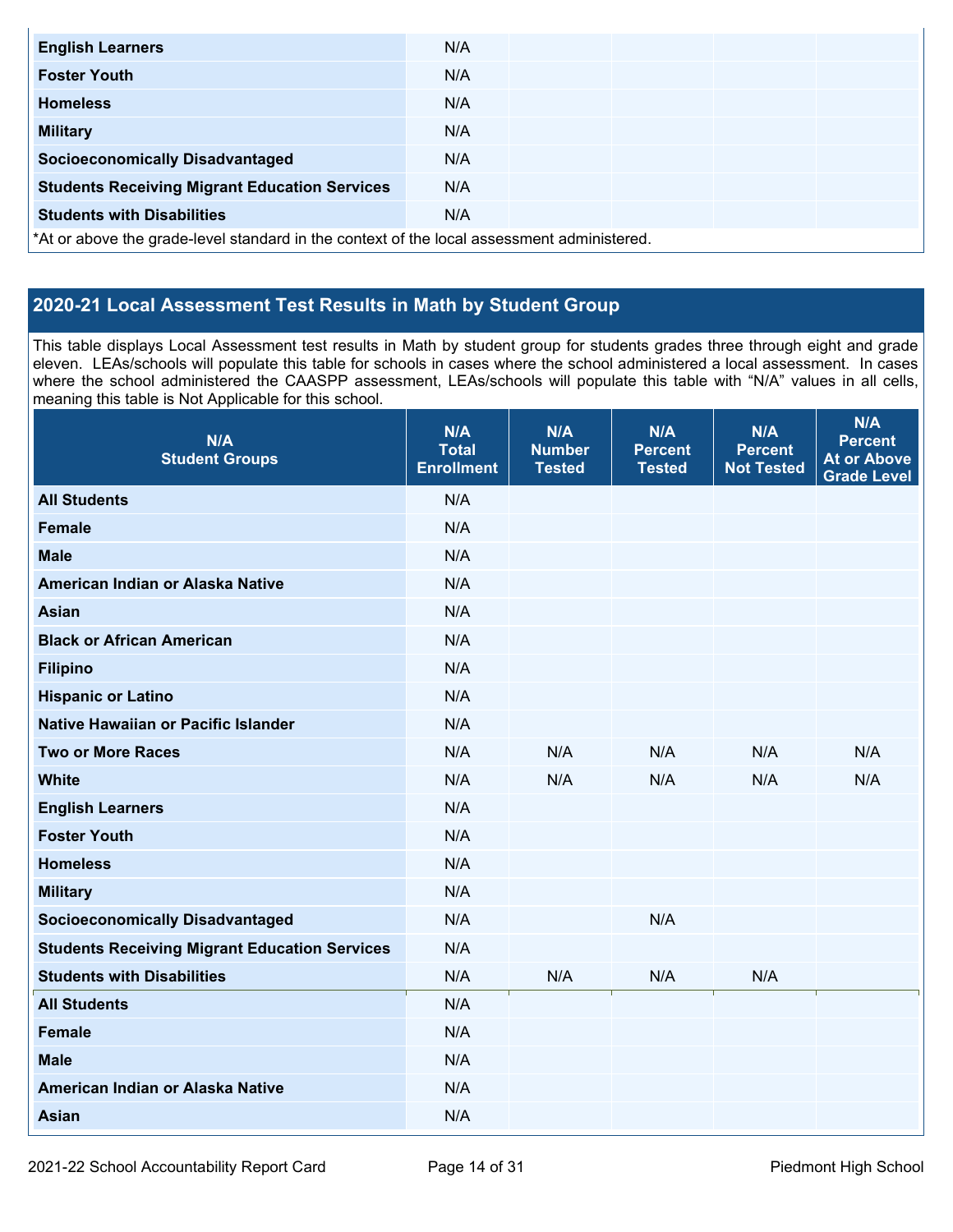| <b>Black or African American</b>                     | N/A |
|------------------------------------------------------|-----|
| <b>Filipino</b>                                      | N/A |
| <b>Hispanic or Latino</b>                            | N/A |
| Native Hawaiian or Pacific Islander                  | N/A |
| <b>Two or More Races</b>                             | N/A |
| <b>White</b>                                         | N/A |
| <b>English Learners</b>                              | N/A |
| <b>Foster Youth</b>                                  | N/A |
| <b>Homeless</b>                                      | N/A |
| <b>Military</b>                                      | N/A |
| <b>Socioeconomically Disadvantaged</b>               | N/A |
| <b>Students Receiving Migrant Education Services</b> | N/A |
| <b>Students with Disabilities</b>                    | N/A |
| <b>All Students</b>                                  | N/A |
| <b>Female</b>                                        | N/A |
| <b>Male</b>                                          | N/A |
| American Indian or Alaska Native                     | N/A |
| <b>Asian</b>                                         | N/A |
| <b>Black or African American</b>                     | N/A |
| <b>Filipino</b>                                      | N/A |
| <b>Hispanic or Latino</b>                            | N/A |
| Native Hawaiian or Pacific Islander                  | N/A |
| <b>Two or More Races</b>                             | N/A |
| <b>White</b>                                         | N/A |
| <b>English Learners</b>                              | N/A |
| <b>Foster Youth</b>                                  | N/A |
| <b>Homeless</b>                                      | N/A |
| <b>Military</b>                                      | N/A |
| <b>Socioeconomically Disadvantaged</b>               | N/A |
| <b>Students Receiving Migrant Education Services</b> | N/A |
| <b>Students with Disabilities</b>                    | N/A |
| <b>All Students</b>                                  | N/A |
| <b>Female</b>                                        | N/A |
| <b>Male</b>                                          | N/A |
| American Indian or Alaska Native                     | N/A |
| <b>Asian</b>                                         | N/A |
| <b>Black or African American</b>                     | N/A |
| <b>Filipino</b>                                      | N/A |
| <b>Hispanic or Latino</b>                            | N/A |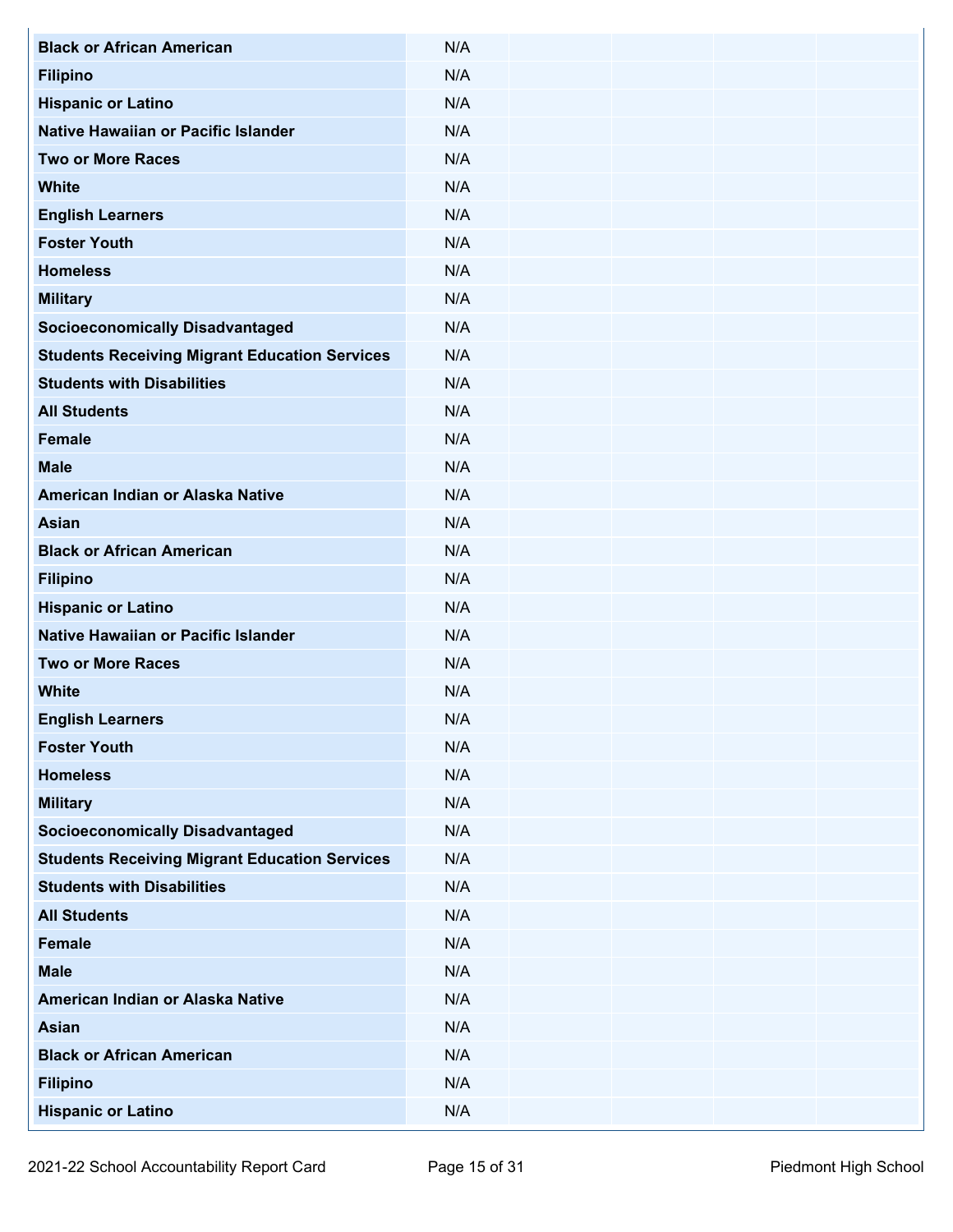| Native Hawaiian or Pacific Islander                                                        | N/A |  |  |  |  |  |  |
|--------------------------------------------------------------------------------------------|-----|--|--|--|--|--|--|
| <b>Two or More Races</b>                                                                   | N/A |  |  |  |  |  |  |
| <b>White</b>                                                                               | N/A |  |  |  |  |  |  |
| <b>English Learners</b>                                                                    | N/A |  |  |  |  |  |  |
| <b>Foster Youth</b>                                                                        | N/A |  |  |  |  |  |  |
| <b>Homeless</b>                                                                            | N/A |  |  |  |  |  |  |
| <b>Military</b>                                                                            | N/A |  |  |  |  |  |  |
| <b>Socioeconomically Disadvantaged</b>                                                     | N/A |  |  |  |  |  |  |
| <b>Students Receiving Migrant Education Services</b>                                       | N/A |  |  |  |  |  |  |
| <b>Students with Disabilities</b>                                                          | N/A |  |  |  |  |  |  |
| <b>All Students</b>                                                                        | N/A |  |  |  |  |  |  |
| <b>Female</b>                                                                              | N/A |  |  |  |  |  |  |
| <b>Male</b>                                                                                | N/A |  |  |  |  |  |  |
| American Indian or Alaska Native                                                           | N/A |  |  |  |  |  |  |
| <b>Asian</b>                                                                               | N/A |  |  |  |  |  |  |
| <b>Black or African American</b>                                                           | N/A |  |  |  |  |  |  |
| <b>Filipino</b>                                                                            | N/A |  |  |  |  |  |  |
| <b>Hispanic or Latino</b>                                                                  | N/A |  |  |  |  |  |  |
| Native Hawaiian or Pacific Islander                                                        | N/A |  |  |  |  |  |  |
| <b>Two or More Races</b>                                                                   | N/A |  |  |  |  |  |  |
| <b>White</b>                                                                               | N/A |  |  |  |  |  |  |
| <b>English Learners</b>                                                                    | N/A |  |  |  |  |  |  |
| <b>Foster Youth</b>                                                                        | N/A |  |  |  |  |  |  |
| <b>Homeless</b>                                                                            | N/A |  |  |  |  |  |  |
| <b>Military</b>                                                                            | N/A |  |  |  |  |  |  |
| <b>Socioeconomically Disadvantaged</b>                                                     | N/A |  |  |  |  |  |  |
| <b>Students Receiving Migrant Education Services</b>                                       | N/A |  |  |  |  |  |  |
| <b>Students with Disabilities</b>                                                          | N/A |  |  |  |  |  |  |
| *At or above the grade-level standard in the context of the local assessment administered. |     |  |  |  |  |  |  |

## **CAASPP Test Results in Science for All Students**

This table displays the percentage of all students grades five, eight, and High School meeting or exceeding the State Standard.

The 2019-2020 data cells with N/A values indicate that the 2019-2020 data are not available due to the COVID-19 pandemic and resulting summative testing suspension. The Executive Order N-30-20 was issued which waived the assessment, accountability, and reporting requirements for the 2019-2020 school year.

For any 2020-2021 data cells with N/T values indicate that this school did not test students using the CAASPP Science.

| <b>Subject</b>                                  | <b>School</b> | <b>School</b> | <b>District</b> | <b>District</b> | <b>State</b> | <b>State</b> |
|-------------------------------------------------|---------------|---------------|-----------------|-----------------|--------------|--------------|
|                                                 | 2019-20       | 2020-21       | 2019-20         | 2020-21         | 2019-20      | 2020-21      |
| <b>Science</b><br>(grades 5, 8 and high school) | N/A           | 64.57         | N/A             | 68.86           | N/A          | 28.72        |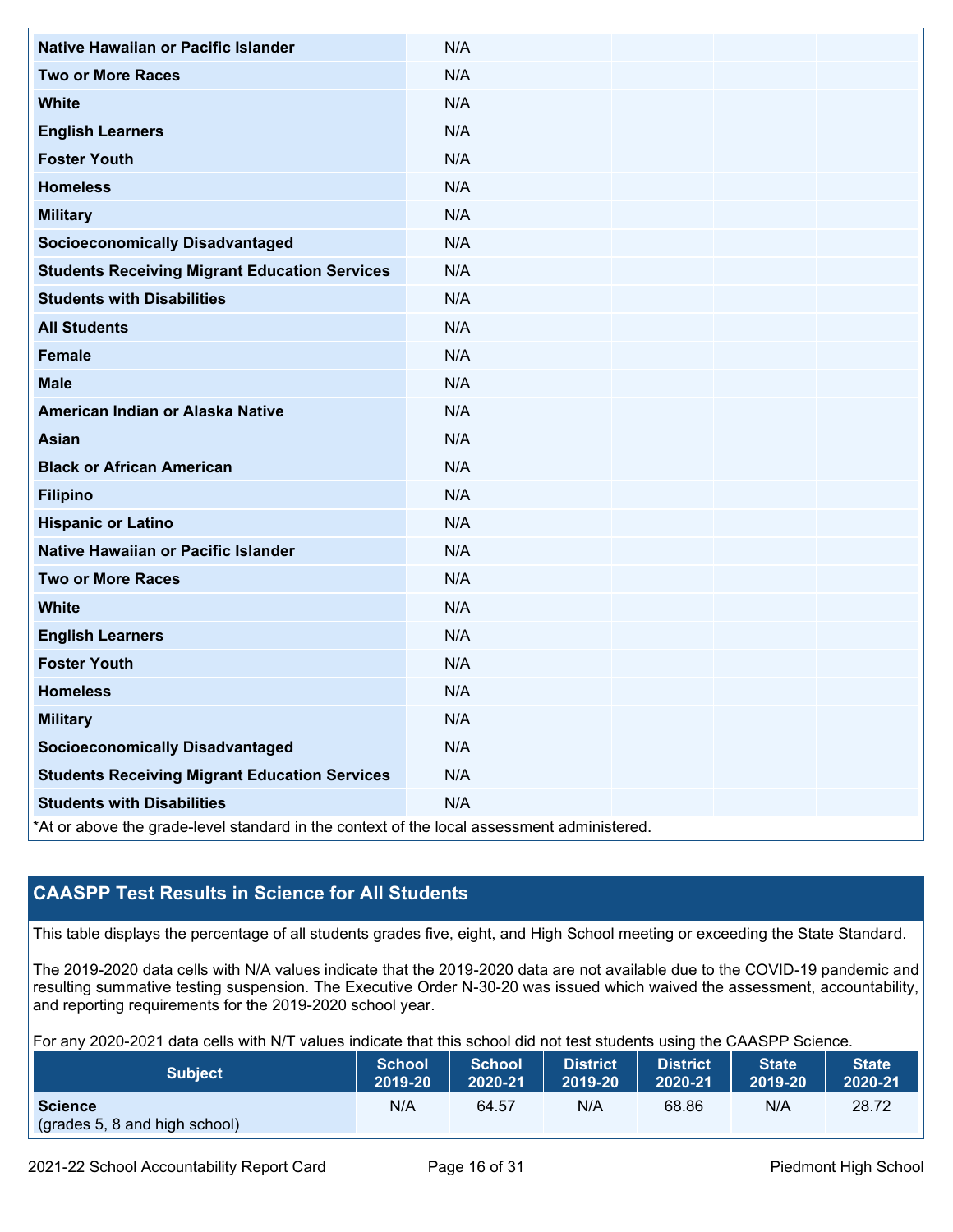## **2020-21 CAASPP Test Results in Science by Student Group**

This table displays CAASPP test results in Science by student group for students grades five, eight, and High School. For any data cells with N/T values indicate that this school did not test students using the CAASPP Science.

| <b>Student Group</b>                                 | <b>Total</b><br><b>Enrollment</b> | <b>Number</b><br><b>Tested</b> | <b>Percent</b><br><b>Tested</b> | <b>Percent</b><br><b>Not Tested</b> | <b>Percent</b><br><b>Met or</b><br><b>Exceeded</b> |
|------------------------------------------------------|-----------------------------------|--------------------------------|---------------------------------|-------------------------------------|----------------------------------------------------|
| <b>All Students</b>                                  | 434                               | 175                            | 40.32                           | 59.68                               | 64.57                                              |
| <b>Female</b>                                        | 198                               | 75                             | 37.88                           | 62.12                               | 72.00                                              |
| <b>Male</b>                                          | 236                               | 100                            | 42.37                           | 57.63                               | 59.00                                              |
| American Indian or Alaska Native                     | $\Omega$                          | $\mathbf 0$                    | 0                               | $\mathbf 0$                         | $\mathbf 0$                                        |
| <b>Asian</b>                                         | 46                                | 22                             | 47.83                           | 52.17                               | 77.27                                              |
| <b>Black or African American</b>                     | --                                | $\qquad \qquad -$              |                                 | --                                  | --                                                 |
| <b>Filipino</b>                                      | --                                | --                             |                                 |                                     | --                                                 |
| <b>Hispanic or Latino</b>                            | 31                                | 15                             | 48.39                           | 51.61                               | 33.33                                              |
| <b>Native Hawaiian or Pacific Islander</b>           | $\mathbf 0$                       | $\mathbf 0$                    | $\mathbf 0$                     | $\overline{0}$                      | $\mathbf 0$                                        |
| <b>Two or More Races</b>                             | 79                                | 28                             | 35.44                           | 64.56                               | 71.43                                              |
| <b>White</b>                                         | 270                               | 107                            | 39.63                           | 60.37                               | 63.55                                              |
| <b>English Learners</b>                              | $\Omega$                          | $\mathbf 0$                    | $\mathbf 0$                     | $\mathbf 0$                         | 0                                                  |
| <b>Foster Youth</b>                                  | $\mathbf 0$                       | $\mathbf 0$                    | 0                               | $\mathbf 0$                         | 0                                                  |
| <b>Homeless</b>                                      | --                                | --                             |                                 | --                                  | $\sim$                                             |
| <b>Military</b>                                      | $\Omega$                          | $\mathbf 0$                    | $\Omega$                        | $\Omega$                            | 0                                                  |
| <b>Socioeconomically Disadvantaged</b>               | --                                | $\overline{\phantom{m}}$       | --                              | $\sim$                              | $\qquad \qquad -$                                  |
| <b>Students Receiving Migrant Education Services</b> | $\Omega$                          | $\mathbf 0$                    | $\Omega$                        | $\mathbf{0}$                        | 0                                                  |
| <b>Students with Disabilities</b>                    | 55                                | 16                             | 29.09                           | 70.91                               | 43.75                                              |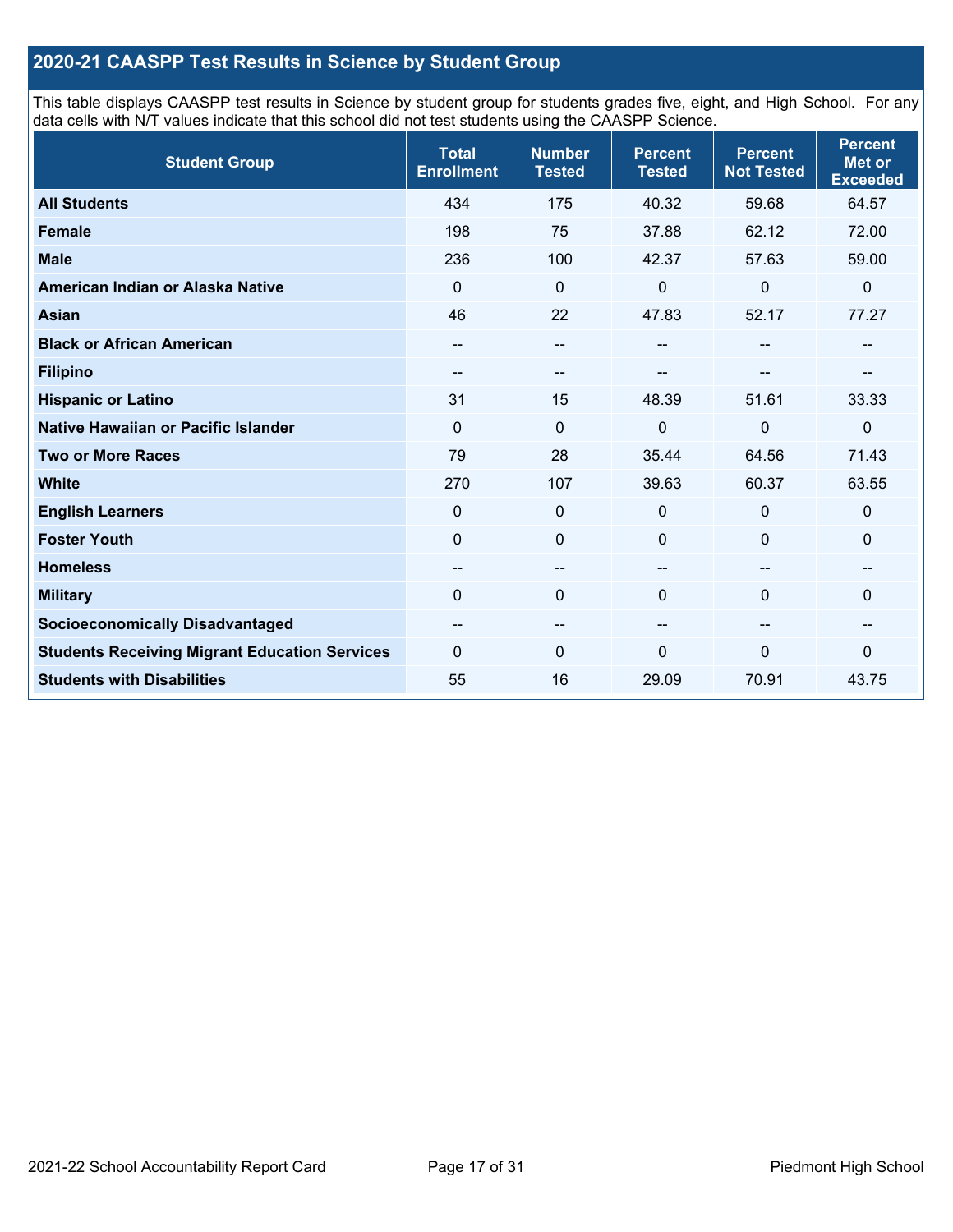#### **2020-21 Career Technical Education Programs**

The goal of Career Technical Education is to prepare students for challenging careers, post-secondary education and lifelong learning. Partnering with the Contra Costa County Office of Education CTE/ROP program, Piedmont High School offers several Career Technical Education courses, including Biotechnology, Computer Science, Journalism, and Culinary Arts. Through enrollment in CTE courses, students demonstrate effective skills in oral and written communication, demonstrate job skills, etiquette and work ethic valued by employers, demonstrate the ability to think critically and creatively about complex issues, and work productively both as individuals as as team members. PHS has one CTE pathway consisting of the Advanced Placement Computer Science and Web Development and Design courses.

Teachers of these courses integrate core academic standards within their curriculum. Work-based learning opportunities such as guest speakers, field trips, and internships are an integral component of each course, which is accessible to all Piedmont High School students. The courses are evaluated annually through classroom observations, reports, and surveys. An Advisory Committee led by teacher Flint Christensen has been established for our computer-related courses.

PHS Principal Adam Littlefield and Director of Instructional Technology Stephanie Griffin serve as the lead representatives of the CTE Advisory Committee with local CTE teacher Flint Christensen. The Advisory Committee consists of representatives from a variety of technology-related industries. CTE will play an integral role in the development of programs recommended for development in the new STEAM building. During the 2018-19 and 2019-20 school years, Steering, Curriculum and Instruction, Facilities, Marketing and Funding, and Student and Teacher Selection Committees were formed in support of the new STEAM building. The committees were comprised of all stakeholders, including students, parents, site staff, district staff, higher education, and business and industry.

### **2020-21 Career Technical Education (CTE) Participation**

| <b>Measure</b>                                                                                                                    | <b>CTE Program Participation</b> |
|-----------------------------------------------------------------------------------------------------------------------------------|----------------------------------|
| Number of Pupils Participating in CTE                                                                                             | 237                              |
| Percent of Pupils that Complete a CTE Program and Earn a High School Diploma                                                      | 93.3                             |
| Percent of CTE Courses that are Sequenced or Articulated Between the School and<br><b>Institutions of Postsecondary Education</b> |                                  |

#### **Course Enrollment/Completion**

This table displays the course enrollment/completion of University of California (UC) and/or California State University (CSU) admission requirements.

| <b>UC/CSU Course Measure</b>                                                | <b>Percent</b> |
|-----------------------------------------------------------------------------|----------------|
| 2020-2021 Pupils Enrolled in Courses Required for UC/CSU Admission          | 91.53          |
| 2019-2020 Graduates Who Completed All Courses Required for UC/CSU Admission | 97.21          |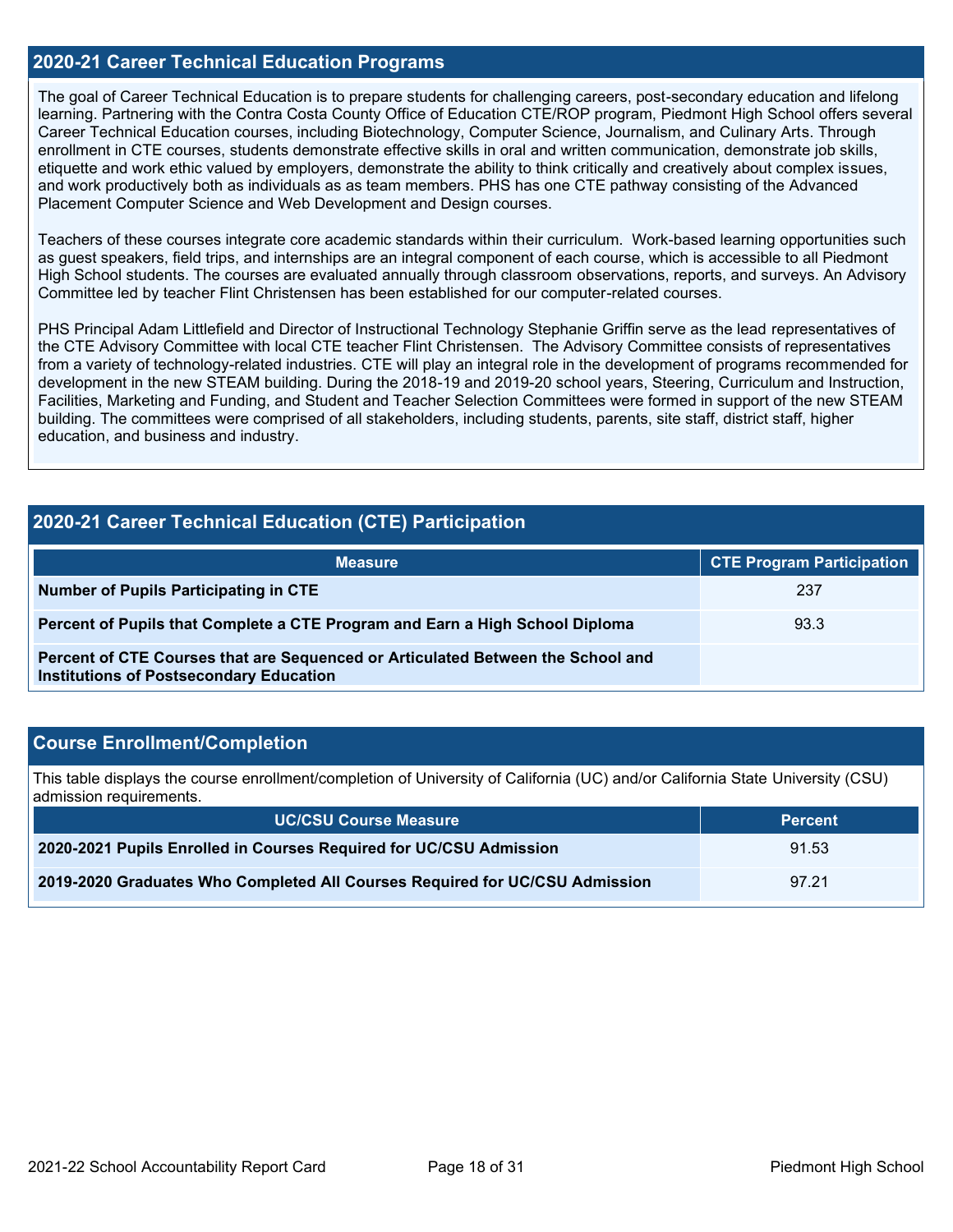## **B. Pupil Outcomes State Priority: Other Pupil Outcomes**

The SARC provides the following information relevant to the State priority: Other Pupil Outcomes (Priority 8): Pupil outcomes in the subject area of physical education.

#### **2020-21 California Physical Fitness Test Results**

Due to the COVID-19 crisis, the Physical Fitness Test was suspended during the 2020-2021 school year and therefore no data are reported and each cell in this table is populated with "N/A."

| <b>Grade Level</b> | <b>Four of Six Fitness Standards</b> | <b>Five of Six Fitness Standards</b> | Percentage of Students Meeting   Percentage of Students Meeting   Percentage of Students Meeting<br><b>Six of Six Fitness Standards</b> |
|--------------------|--------------------------------------|--------------------------------------|-----------------------------------------------------------------------------------------------------------------------------------------|
| Grade 5            | N/A                                  | N/A                                  | N/A                                                                                                                                     |
| Grade 7            | N/A                                  | N/A                                  | N/A                                                                                                                                     |
| Grade 9            | N/A                                  | N/A                                  | N/A                                                                                                                                     |

## **C. Engagement State Priority: Parental Involvement**

The SARC provides the following information relevant to the State priority: Parental Involvement (Priority 3): Efforts the school district makes to seek parent input in making decisions regarding the school district and at each school site.

#### **2021-22 Opportunities for Parental Involvement**

Parent participation in school activities is extensive: parents and community members have developed a variety of support organizations for academic, athletic, visual arts, performing arts, Special Education and a community-wide Educational Foundation.

The Piedmont High School Parents Club: www.phsparentsclub.org Supports staff development, student activity programs, the college and career center, and a variety of course offerings.

School Site Council: Develops the School Plan for Student Achievement and supports intervention strategies for all students.

CHIME (Citizens Highly Interested in Music Education) and PAINTS have combined as the Piedmont ARTS Fund: <https://piedmontartsfund.org/>

PAAC (Piedmont Asian American Club):<http://piedmontpaac.org/>

A non-profit membership organization of parents and community members whose mission is to sponsor educational programs aimed at promoting cultural awareness, encouraging diversity, and providing a forum for Asian American issues in Piedmont.

The Athletic Boosters Club:<https://www.piedmontathletics.com/mission-overview> Supports the interscholastic athletic program with finances and parent volunteers.

School Nutrition Advisory Committee:

Supports the school nutrition program by recommending menu changes, developing educational programs, awareness campaigns, and conducting research and surveys.

PADC-The Piedmont Anti-Racism & Diversity Committee:<http://www.padc.info/> Formerly known as Piedmont Appreciating Diversity Committee, this committee promotes awareness, understanding, and appreciation of both differences and commonalities among students, staff, and community. The committee offers grants to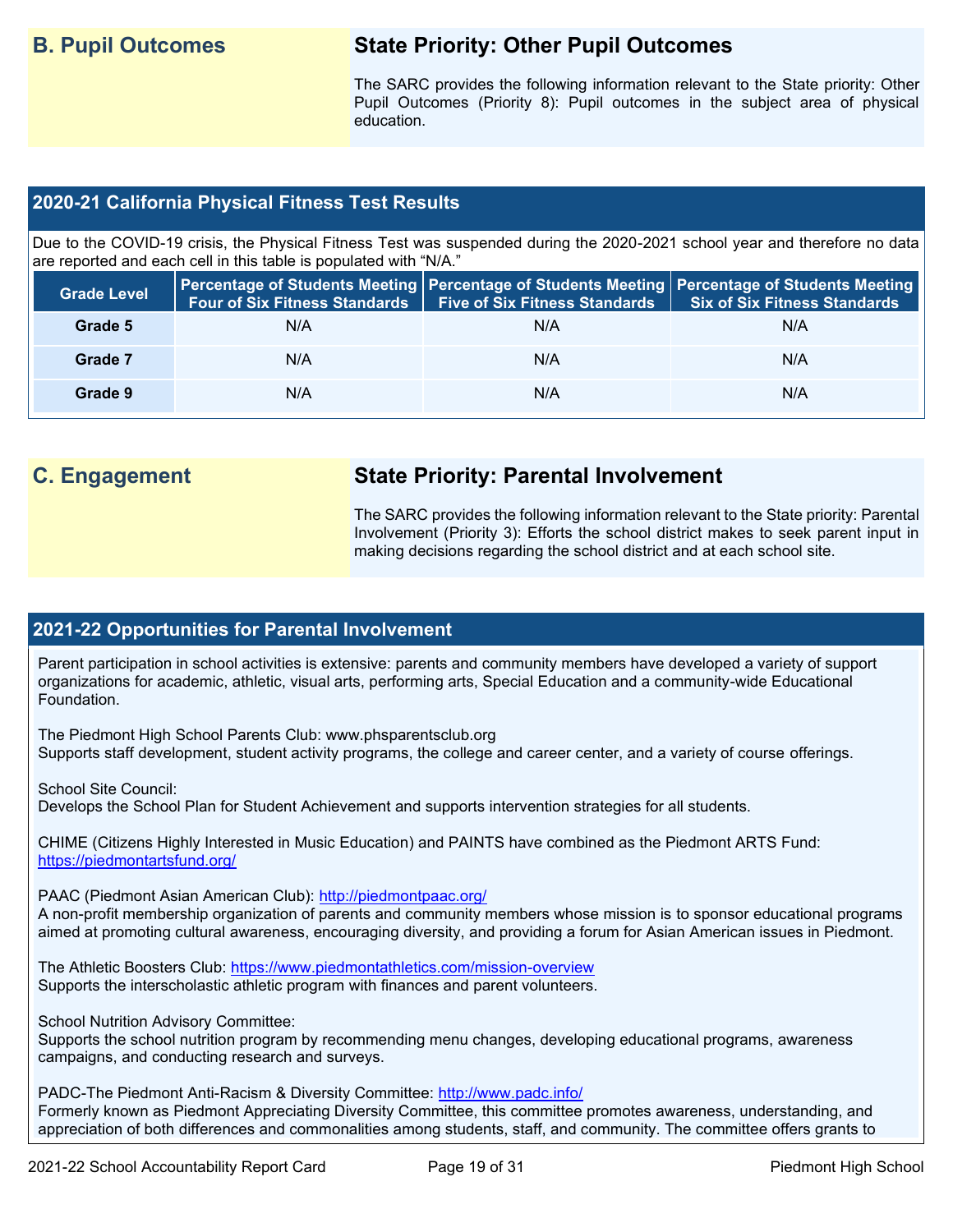#### **2021-22 Opportunities for Parental Involvement**

teachers, students, and staff for school programs and produces free community events and a bi-monthly film series.

PRAISE (Piedmonters for Resources, Advocacy, Information in Special Education):<http://piedmontpraise.org/> Supports and funds education for students, parents, teachers, and specialists involved with special education. Their mission is to promote awareness, understanding, and appreciation of learning differences among students, educators, parents, administrators, and the community.

The Piedmont Education Foundation:<http://www.piedmontedfoundation.org/>

Promotes educational excellence in schools through grants made by the Board in response to requests from individual teachers, school sites, and the district using individual donations, income from the Endowment Fund, corporate matches, and Dress Best For Less.

#### STEAM Building Committees:

Community stakeholders were involved on several STEAM Building related commitees, including Steering, Curriculum and Instruction, Facilities, Funding and Marketing, and Student and Teacher Selection.

#### College and Career Center:

The College and Career Center is an information resource center of Piedmont High School's Counseling Office. Created in the late 1960's by a volunteer group of interested parents, the College and Career Center Director and supplies are funded by the Piedmont Education Foundation.

Volunteerism extends to the daily staffing of the College and Career Center and the Food Service Program. Parents voice high expectations for a college preparatory education program and a wide range of extra-curricular programs, particularly including the performing and visual arts, athletics and community service. Parents also serve in various committees and task forces to support school and district initiatives.

## **C. Engagement State Priority: Pupil Engagement**

The SARC provides the following information relevant to the State priority: Pupil Engagement (Priority 5):

- High school dropout rates;
- High school graduation rates; and
- Chronic Absenteeism

#### **Dropout Rate and Graduation Rate (Four-Year Cohort Rate)**

| <b>Indicator</b>       | <b>School</b><br>2018-19 | <b>School</b><br>2019-20 | <b>School</b><br>2020-21 |      | District District<br>$\begin{array}{ c c c }\hline 2018\text{-}19 & 2019\text{-}20 \\\hline \end{array}$ | <b>District</b><br>2020-21 | <b>State</b><br>2018-19 | <b>State</b><br>2019-20 | State<br>2020-21 |
|------------------------|--------------------------|--------------------------|--------------------------|------|----------------------------------------------------------------------------------------------------------|----------------------------|-------------------------|-------------------------|------------------|
| <b>Dropout Rate</b>    | 0.0                      | 4.2                      | 0.5                      | 0.0  | 5.4                                                                                                      | 0.4                        | 9.0                     | 8.9                     | 9.4              |
| <b>Graduation Rate</b> | 99.5                     | 94.2                     | 97.2                     | 99.6 | 93.2                                                                                                     | 97.0                       | 84.5                    | 84.2                    | 83.6             |

#### **2020-21 Graduation Rate by Student Group (Four-Year Cohort Rate)**

| This table displays the 2020-21 graduation rate by student group. For information on the Four-Year Adjusted Cohort Graduation<br>Rate (ACGR), visit the CDE Adjusted Cohort Graduation Rate web page at www.cde.ca.gov/ds/ad/acgrinfo.asp. |  |  |  |  |  |
|--------------------------------------------------------------------------------------------------------------------------------------------------------------------------------------------------------------------------------------------|--|--|--|--|--|
| Cohort<br><b>Number of </b><br>Number of<br><b>Student Group</b><br><b>Students in Cohort</b><br><b>Cohort Graduates</b><br><b>Graduation Rate</b>                                                                                         |  |  |  |  |  |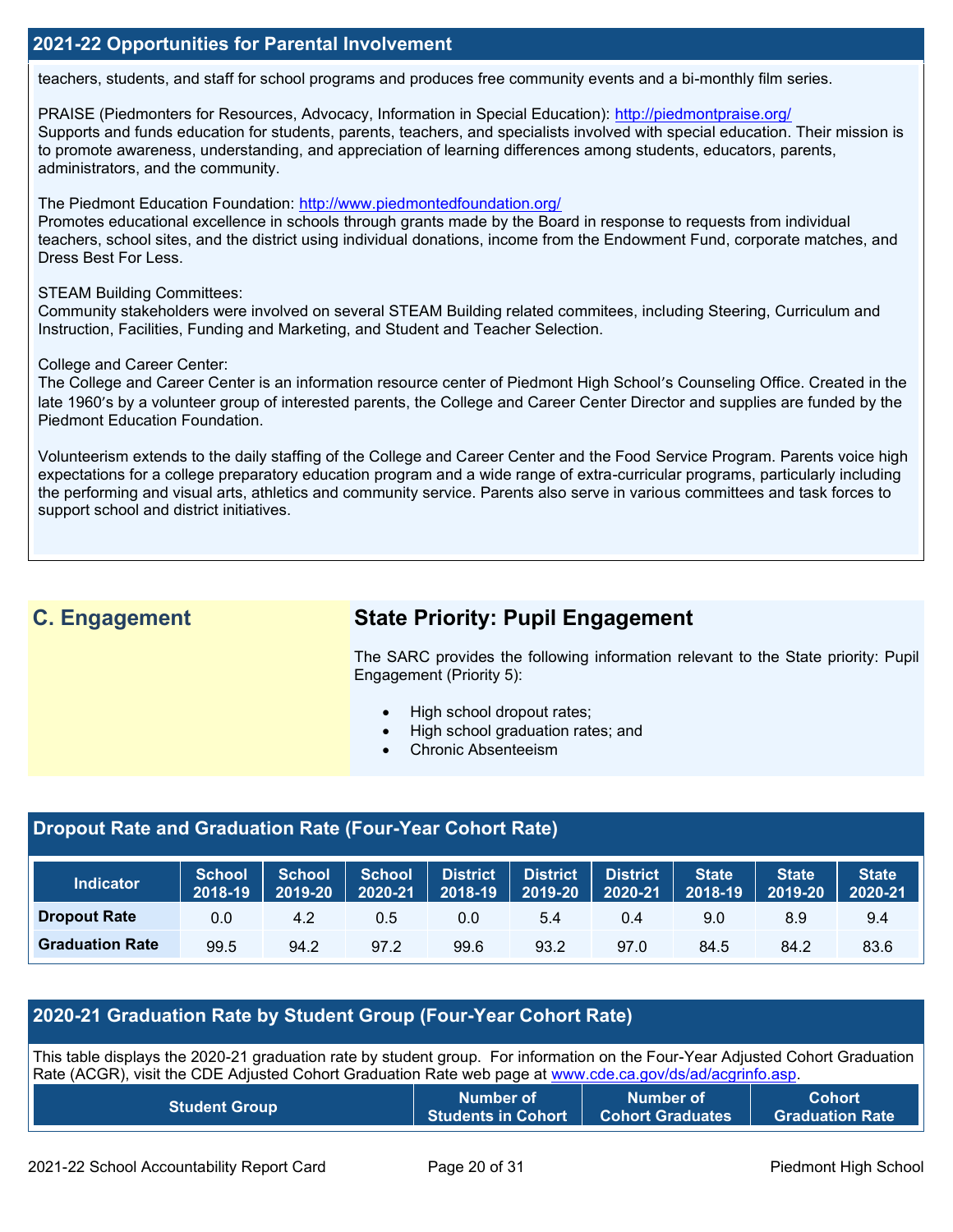| <b>All Students</b>                                  | 212                      | 206                      | 97.2  |
|------------------------------------------------------|--------------------------|--------------------------|-------|
| <b>Female</b>                                        | 92                       | 92                       | 100.0 |
| <b>Male</b>                                          | 120                      | 114                      | 95.0  |
| American Indian or Alaska Native                     | $\mathbf{0}$             | $\Omega$                 | 0.00  |
| Asian                                                | 24                       | 24                       | 100.0 |
| <b>Black or African American</b>                     | $- -$                    |                          | --    |
| <b>Filipino</b>                                      | $\overline{\phantom{m}}$ | $\overline{\phantom{m}}$ |       |
| <b>Hispanic or Latino</b>                            | 17                       | 17                       | 100.0 |
| Native Hawaiian or Pacific Islander                  | $\mathbf 0$              | $\Omega$                 | 0.00  |
| <b>Two or More Races</b>                             | 33                       | 31                       | 93.9  |
| <b>White</b>                                         | 134                      | 130                      | 97.0  |
| <b>English Learners</b>                              | $\mathbf 0$              | $\mathbf 0$              | 0.00  |
| <b>Foster Youth</b>                                  | 0.0                      | 0.0                      | 0.0   |
| <b>Homeless</b>                                      | 0.0                      | 0.0                      | 0.0   |
| <b>Socioeconomically Disadvantaged</b>               | $\qquad \qquad -$        | $\overline{\phantom{a}}$ | --    |
| <b>Students Receiving Migrant Education Services</b> | 0.0                      | 0.0                      | 0.0   |
| <b>Students with Disabilities</b>                    | 29                       | 24                       | 82.8  |
|                                                      |                          |                          |       |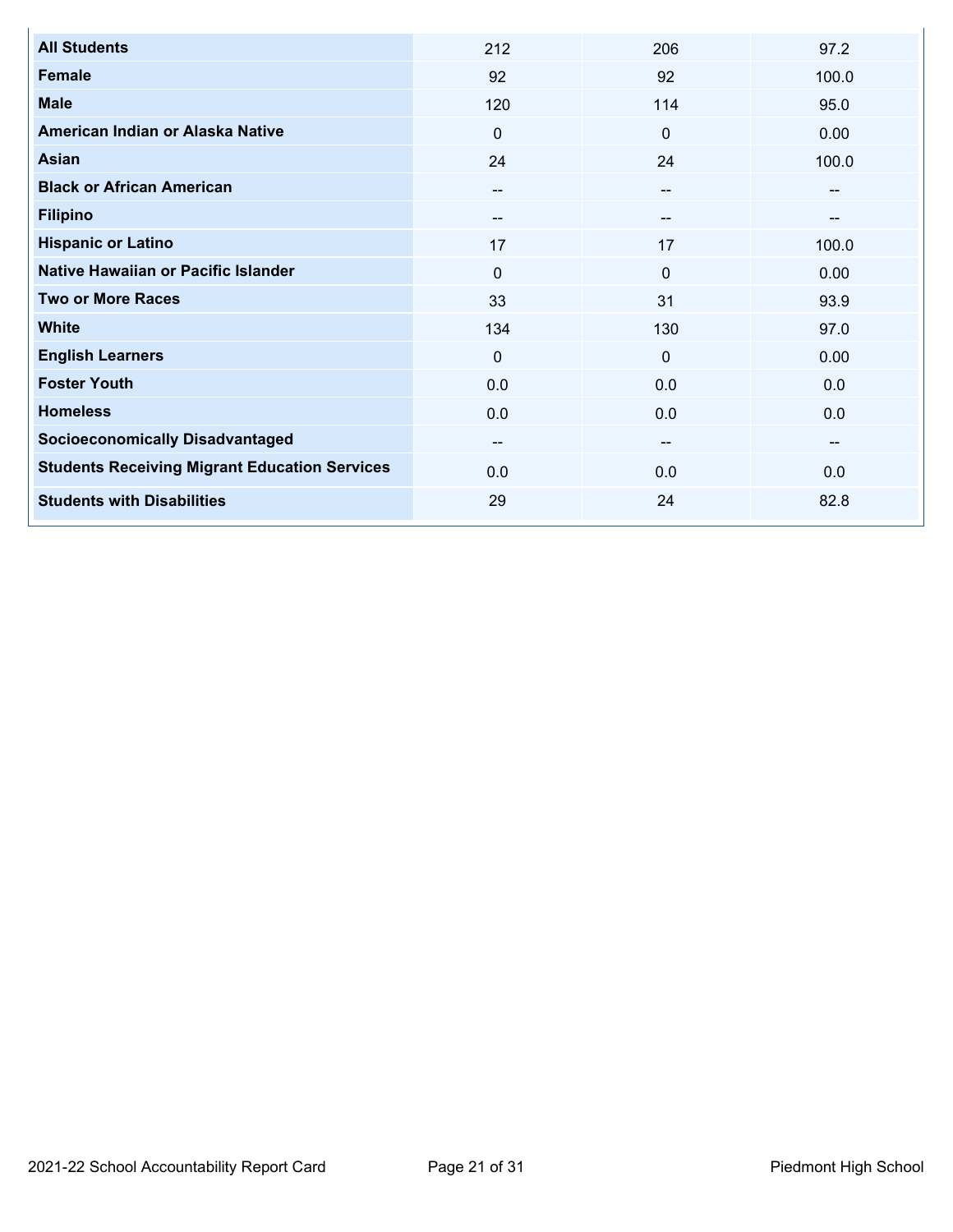## **2020-21 Chronic Absenteeism by Student Group**

| <b>Student Group</b>                                 | <b>Cumulative</b><br><b>Enrollment</b> | <b>Chronic</b><br><b>Absenteeism</b><br><b>Eligible Enrollment</b> | <b>Chronic</b><br><b>Absenteeism</b><br><b>Count</b> | <b>Chronic</b><br><b>Absenteeism</b><br><b>Rate</b> |
|------------------------------------------------------|----------------------------------------|--------------------------------------------------------------------|------------------------------------------------------|-----------------------------------------------------|
| <b>All Students</b>                                  | 850                                    | 842                                                                | 19                                                   | 2.3                                                 |
| <b>Female</b>                                        | 390                                    | 386                                                                | $\overline{7}$                                       | 1.8                                                 |
| <b>Male</b>                                          | 460                                    | 456                                                                | 12                                                   | 2.6                                                 |
| American Indian or Alaska Native                     | 1                                      | $\Omega$                                                           | $\Omega$                                             | 0.0                                                 |
| <b>Asian</b>                                         | 90                                     | 89                                                                 | 1                                                    | 1.1                                                 |
| <b>Black or African American</b>                     | 11                                     | 11                                                                 | $\overline{2}$                                       | 18.2                                                |
| <b>Filipino</b>                                      | $\overline{7}$                         | $\overline{7}$                                                     | $\mathbf{0}$                                         | 0.0                                                 |
| <b>Hispanic or Latino</b>                            | 77                                     | 76                                                                 | $\mathbf{0}$                                         | 0.0                                                 |
| Native Hawaiian or Pacific Islander                  | $\Omega$                               | $\mathbf{0}$                                                       | $\mathbf 0$                                          | 0.0                                                 |
| <b>Two or More Races</b>                             | 139                                    | 139                                                                | 1                                                    | 0.7                                                 |
| <b>White</b>                                         | 525                                    | 520                                                                | 15                                                   | 2.9                                                 |
| <b>English Learners</b>                              | 3                                      | 3                                                                  | $\mathbf{0}$                                         | 0.0                                                 |
| <b>Foster Youth</b>                                  | $\mathbf 0$                            | $\mathbf{0}$                                                       | $\mathbf{0}$                                         | 0.0                                                 |
| <b>Homeless</b>                                      | 4                                      | $\overline{4}$                                                     | 1                                                    | 25.0                                                |
| <b>Socioeconomically Disadvantaged</b>               | 22                                     | 22                                                                 | 3                                                    | 13.6                                                |
| <b>Students Receiving Migrant Education Services</b> | $\Omega$                               | $\Omega$                                                           | $\Omega$                                             | 0.0                                                 |
| <b>Students with Disabilities</b>                    | 118                                    | 114                                                                | 9                                                    | 7.9                                                 |

## **C. Engagement State Priority: School Climate**

The SARC provides the following information relevant to the State priority: School Climate (Priority 6):

- Pupil suspension rates;
- Pupil expulsion rates; and
- Other local measures on the sense of safety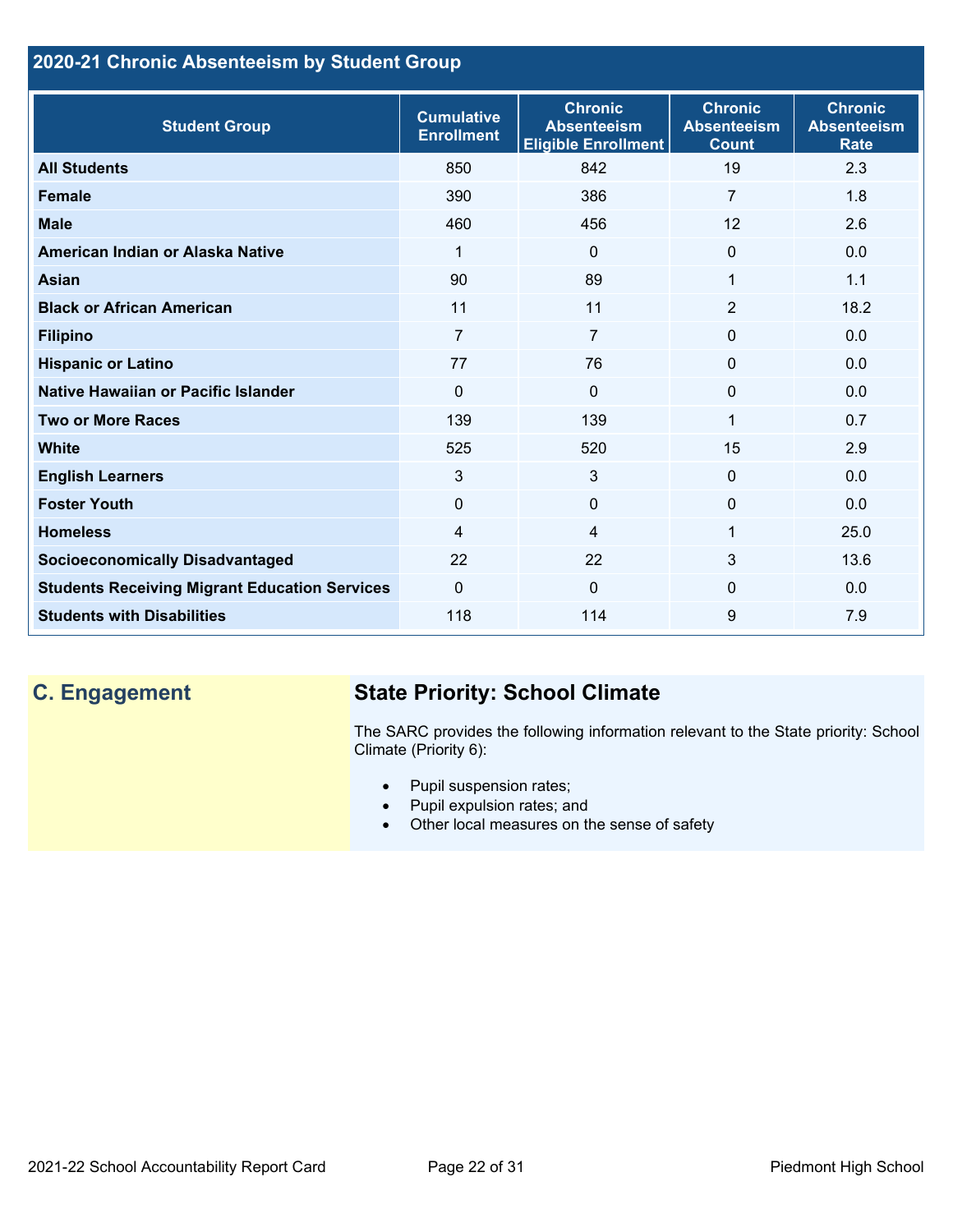#### **Suspensions and Expulsions**

This table displays suspensions and expulsions data collected between July through June, each full school year respectively. Data collected during the 2020-21 school year may not be comparable to earlier years of this collection due to differences in learning mode instruction in response to the COVID-19 pandemic.

| <b>Subject</b>     | <b>School</b><br>2018-19 | <b>School</b><br>2020-21 | <b>District</b><br>2018-19 | <b>District</b><br>2020-21 | <b>State</b><br>2018-19 | <b>State</b><br>2020-21 |
|--------------------|--------------------------|--------------------------|----------------------------|----------------------------|-------------------------|-------------------------|
| <b>Suspensions</b> | 1.27                     | 0.00                     | 0.68                       | 0.00                       | 3.47                    | 0.20                    |
| <b>Expulsions</b>  | 0.00                     | 0.00                     | 0.00                       | 0.00                       | 0.08                    | 0.00                    |

This table displays suspensions and expulsions data collected between July through February, partial school year due to the COVID-19 pandemic. The 2019-2020 suspensions and expulsions rate data are not comparable to other year data because the 2019-2020 school year is a partial school year due to the COVID-19 crisis. As such, it would be inappropriate to make any comparisons in rates of suspensions and expulsions in the 2019-2020 school year compared to other school years.

| <b>Subject</b>     | <b>School</b><br>2019-20 | <b>District</b><br>2019-20 | <b>State</b><br>2019-20 |
|--------------------|--------------------------|----------------------------|-------------------------|
| <b>Suspensions</b> | 0.12                     | 0.23                       | 2.45                    |
| <b>Expulsions</b>  | 0.00                     | 0.00                       | 0.05                    |

### **2020-21 Suspensions and Expulsions by Student Group**

| <b>Student Group</b>                                 | <b>Suspensions Rate</b> | <b>Expulsions Rate</b> |
|------------------------------------------------------|-------------------------|------------------------|
| <b>All Students</b>                                  | 0.00                    | 0.00                   |
| <b>Female</b>                                        | 0.00                    | 0.00                   |
| <b>Male</b>                                          | 0.00                    | 0.00                   |
| American Indian or Alaska Native                     | 0.00                    | 0.00                   |
| <b>Asian</b>                                         | 0.00                    | 0.00                   |
| <b>Black or African American</b>                     | 0.00                    | 0.00                   |
| <b>Filipino</b>                                      | 0.00                    | 0.00                   |
| <b>Hispanic or Latino</b>                            | 0.00                    | 0.00                   |
| Native Hawaiian or Pacific Islander                  | 0.00                    | 0.00                   |
| <b>Two or More Races</b>                             | 0.00                    | 0.00                   |
| <b>White</b>                                         | 0.00                    | 0.00                   |
| <b>English Learners</b>                              | 0.00                    | 0.00                   |
| <b>Foster Youth</b>                                  | 0.00                    | 0.00                   |
| <b>Homeless</b>                                      | 0.00                    | 0.00                   |
| <b>Socioeconomically Disadvantaged</b>               | 0.00                    | 0.00                   |
| <b>Students Receiving Migrant Education Services</b> | 0.00                    | 0.00                   |
| <b>Students with Disabilities</b>                    | 0.00                    | 0.00                   |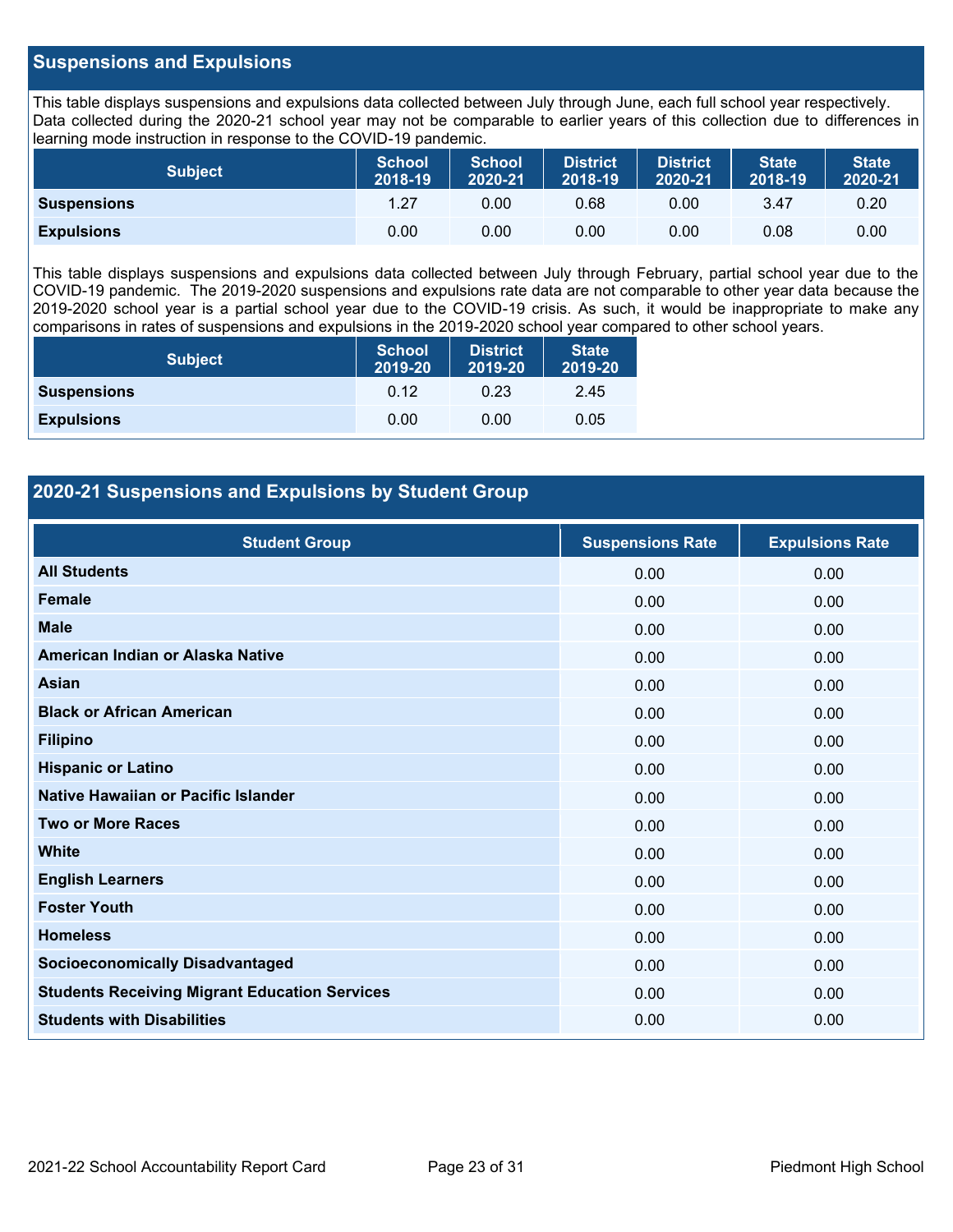#### **2021-22 School Safety Plan**

Safety of students and staff is a primary concern of Piedmont High School. To ensure student safety, supervision is provided on campus at all times. Administrators and a campus supervisor monitor students before and after school, and during lunch and break periods. Visitors to campus must register at the office and receive authorization to enter the premises. While on campus, a pass must be displayed at all times.

The Comprehensive School Site Safety Plan is updated annually in the fall by members of the School Safety Committee; revisions are shared immediately with all staff members. Key elements of the plan outline steps for ensuring student and staff safety during a disaster, District sexual harassment policies, and codes of student behavior. The school is in compliance with the laws, rules and regulations pertaining to hazardous materials and state earthquake standards. Fire, disaster and complete evacuation drills are conducted on a regular basis throughout the school year; intruder alert/lock-down drills are held periodically. Piedmont High School staff conducts the drills with support from Piedmont Police.

Additional Safety training was completed on active shooters January 4, 2022.

#### **2018-19 Secondary Average Class Size and Class Size Distribution**

This table displays the 2018-19 average class size and class size distribution. The columns titled "Number of Classes" indicates how many classes fall into each size category (a range of total students per classroom). At the secondary school level, this information is reported by subject area rather than grade level.

| <b>Subject</b>               | <b>Average</b><br><b>Class</b><br><b>Size</b> | <b>1-22 Students</b> | Number of Classes with   Number of Classes with<br>23-32 Students | <b>Number of Classes with</b><br>33+ Students |
|------------------------------|-----------------------------------------------|----------------------|-------------------------------------------------------------------|-----------------------------------------------|
| <b>English Language Arts</b> | 26                                            | 4                    | 30                                                                |                                               |
| <b>Mathematics</b>           | 26                                            | 9                    | 22                                                                | 4                                             |
| <b>Science</b>               | 27                                            |                      | 25                                                                |                                               |
| <b>Social Science</b>        | 28                                            |                      | 29                                                                |                                               |

#### **2019-20 Secondary Average Class Size and Class Size Distribution**

This table displays the 2019-20 average class size and class size distribution. The columns titled "Number of Classes" indicates how many classes fall into each size category (a range of total students per classroom). At the secondary school level, this information is reported by subject area rather than grade level.

| <b>Subject</b>               | <b>Average</b><br><b>Class</b><br><b>Size</b> | <b>1-22 Students</b> | Number of Classes with   Number of Classes with  <br>23-32 Students | Number of Classes with<br>33+ Students |
|------------------------------|-----------------------------------------------|----------------------|---------------------------------------------------------------------|----------------------------------------|
| <b>English Language Arts</b> | 24                                            | 8                    | 28                                                                  |                                        |
| <b>Mathematics</b>           | 24                                            | 13                   | 21                                                                  |                                        |
| <b>Science</b>               | 26                                            | 6                    | 19                                                                  |                                        |
| <b>Social Science</b>        | 26                                            | 3                    | 26                                                                  |                                        |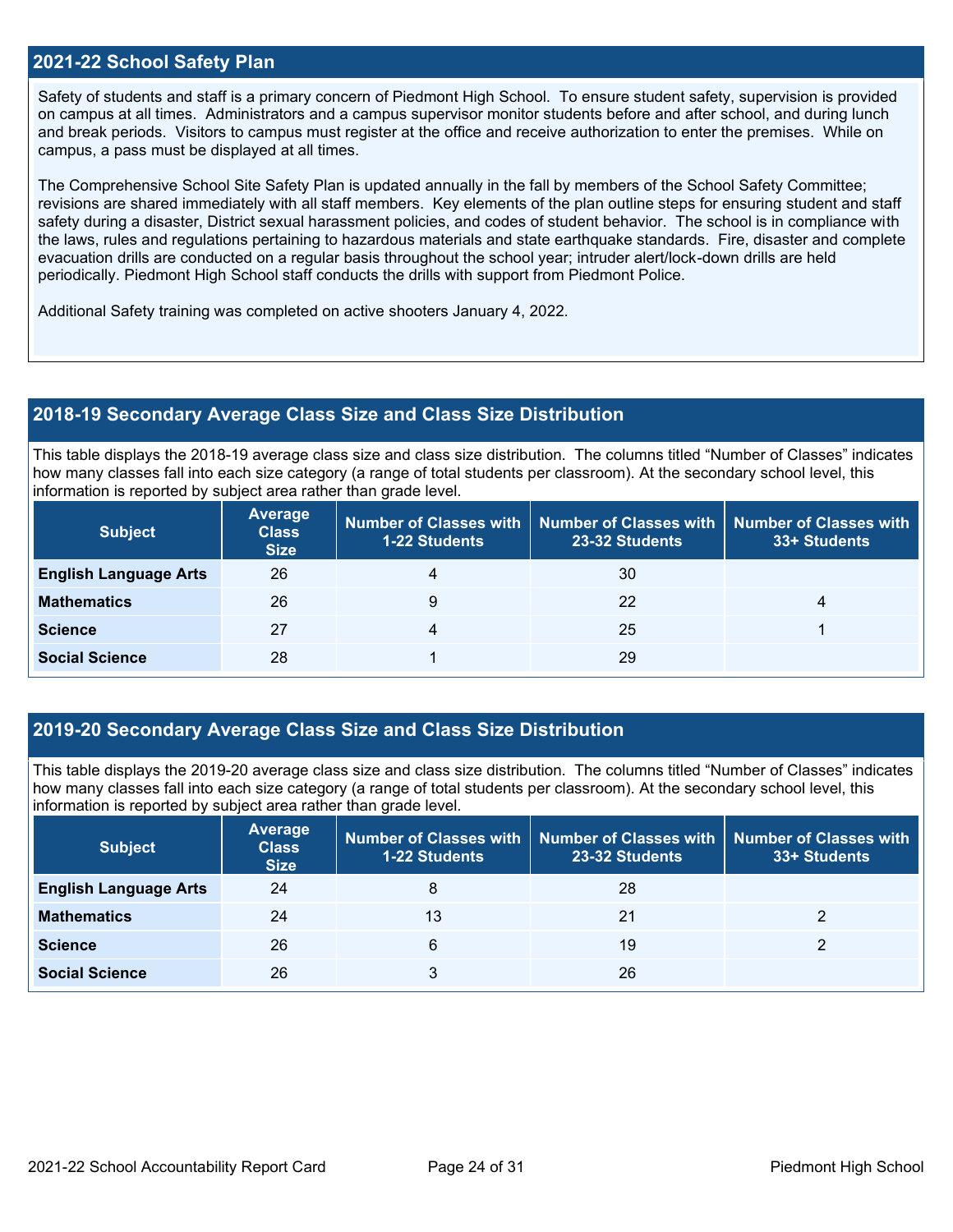#### **2020-21 Secondary Average Class Size and Class Size Distribution**

This table displays the 2020-21 average class size and class size distribution. The columns titled "Number of Classes" indicates how many classes fall into each size category (a range of total students per classroom). At the secondary school level, this information is reported by subject area rather than grade level.

| <b>Subject</b>               | <b>Average</b><br><b>Class</b><br><b>Size</b> | 1-22 Students | Number of Classes with   Number of Classes with<br>23-32 Students | <b>Number of Classes with</b><br>33+ Students |
|------------------------------|-----------------------------------------------|---------------|-------------------------------------------------------------------|-----------------------------------------------|
| <b>English Language Arts</b> | 26                                            | 3             | 30                                                                |                                               |
| <b>Mathematics</b>           | 24                                            | 12            | 23                                                                |                                               |
| <b>Science</b>               | 26                                            | 3             | 26                                                                |                                               |
| <b>Social Science</b>        | 27                                            |               | 29                                                                |                                               |

#### **2020-21 Ratio of Pupils to Academic Counselor**

This table displays the ratio of pupils to Academic Counselor. One full time equivalent (FTE) equals one staff member working full time; one FTE could also represent two staff members who each work 50 percent of full time.

| <b>Title</b>                        | <b>Ratio</b> |
|-------------------------------------|--------------|
| <b>Pupils to Academic Counselor</b> | 299.6        |

### **2020-21 Student Support Services Staff**

This table displays the number of FTE support staff assigned to this school. One full time equivalent (FTE) equals one staff member working full time; one FTE could also represent two staff members who each work 50 percent of full time.

| <b>Title</b>                                                         | <b>Number of FTE Assigned to School</b> |
|----------------------------------------------------------------------|-----------------------------------------|
| <b>Counselor (Academic, Social/Behavioral or Career Development)</b> | 2.8                                     |
| Library Media Teacher (Librarian)                                    | 1.0                                     |
| <b>Library Media Services Staff (Paraprofessional)</b>               | 0.8                                     |
| <b>Psychologist</b>                                                  | 1.5                                     |
| <b>Social Worker</b>                                                 | 0.5                                     |
| <b>Speech/Language/Hearing Specialist</b>                            | 0.5                                     |
| <b>Resource Specialist (non-teaching)</b>                            | $\mathbf 0$                             |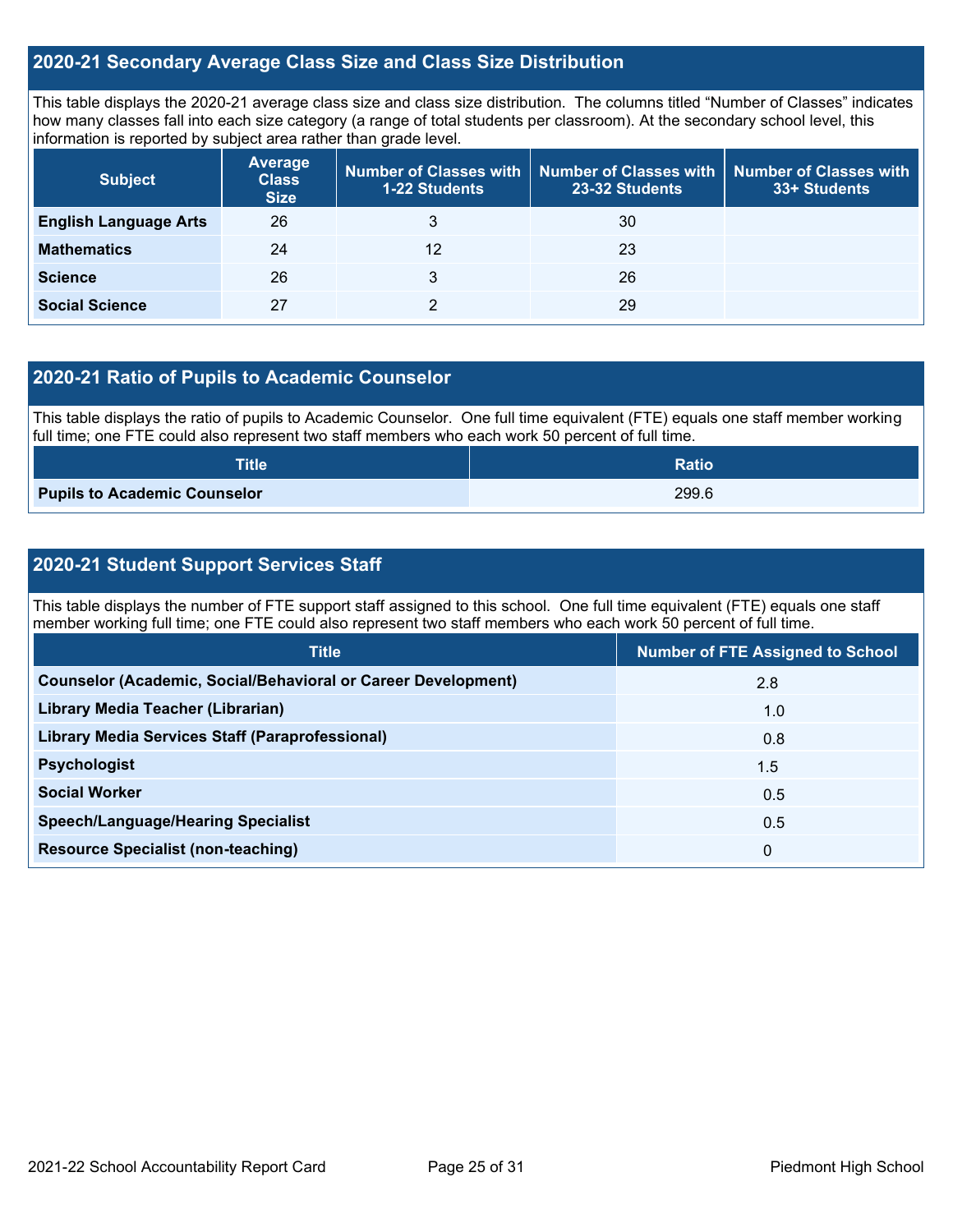#### **2019-20 Expenditures Per Pupil and School Site Teacher Salaries**

This table displays the 2019-20 expenditures per pupil and average teach salary for this school. Cells with N/A values do not require data.

| <b>Level</b>                                         | <b>Total</b><br><b>Expenditures</b><br><b>Per Pupil</b> | <b>Expenditures</b><br><b>Per Pupil</b><br>(Restricted) | <b>Expenditures</b><br><b>Per Pupil</b><br>(Unrestricted) | <b>Average</b><br><b>Teacher</b><br><b>Salary</b> |
|------------------------------------------------------|---------------------------------------------------------|---------------------------------------------------------|-----------------------------------------------------------|---------------------------------------------------|
| <b>School Site</b>                                   | 11.738                                                  | 1,669                                                   | 10.069                                                    | 93,351                                            |
| <b>District</b>                                      | N/A                                                     | N/A                                                     | 10.333                                                    | 91,257                                            |
| <b>Percent Difference - School Site and District</b> | N/A                                                     | N/A                                                     | $-2.6$                                                    | 2.3                                               |
| <b>State</b>                                         |                                                         |                                                         | \$8.444                                                   | \$77,042                                          |
| <b>Percent Difference - School Site and State</b>    | N/A                                                     | N/A                                                     | 17.6                                                      | 19.1                                              |

### **2020-21 Types of Services Funded**

Services for students with special needs are provided through a comprehensive special education program.

A college and career center is available and provides services for all students.

A counseling center and a wellness center provide services for all students.

Expanded Learning Opportunity funds are being implemented this year to provide tutoring to address any learning gaps or inadequate preparation due to pandemic conditions.

#### **2019-20 Teacher and Administrative Salaries**

This table displays the 2019-20 Teacher and Administrative salaries. For detailed information on salaries, see the CDE Certification Salaries & Benefits web page at [http://www.cde.ca.gov/ds/fd/cs/.](http://www.cde.ca.gov/ds/fd/cs/)

| Category                                             | <b>District</b><br><b>Amount</b> | <b>State Average</b><br>for Districts<br>in Same Category |
|------------------------------------------------------|----------------------------------|-----------------------------------------------------------|
| <b>Beginning Teacher Salary</b>                      |                                  | \$48,119                                                  |
| <b>Mid-Range Teacher Salary</b>                      |                                  | \$74,665                                                  |
| <b>Highest Teacher Salary</b>                        |                                  | \$98,160                                                  |
| <b>Average Principal Salary (Elementary)</b>         |                                  | \$118,542                                                 |
| <b>Average Principal Salary (Middle)</b>             |                                  | \$125,068                                                 |
| <b>Average Principal Salary (High)</b>               |                                  | \$133,516                                                 |
| <b>Superintendent Salary</b>                         |                                  | \$194,199                                                 |
| <b>Percent of Budget for Teacher Salaries</b>        | 34%                              | 31%                                                       |
| <b>Percent of Budget for Administrative Salaries</b> | 5%                               | 6%                                                        |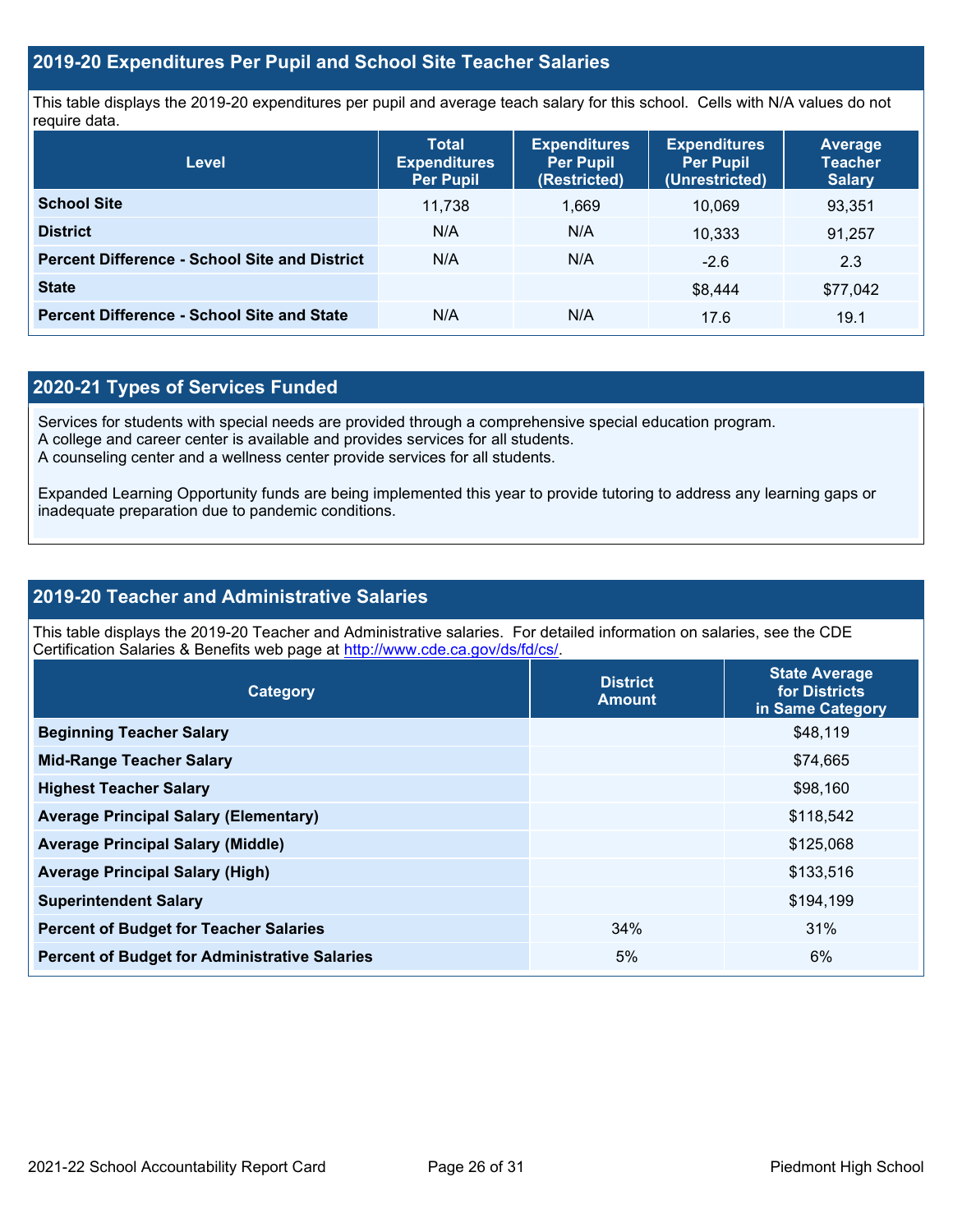| 2020-21 Advanced Placement (AP) Courses                                                                                                    |                                     |  |  |  |  |
|--------------------------------------------------------------------------------------------------------------------------------------------|-------------------------------------|--|--|--|--|
| This table displays the percent of student in AP courses at this school.                                                                   |                                     |  |  |  |  |
| <b>Percent of Students in AP Courses</b>                                                                                                   | 38.4                                |  |  |  |  |
| This table displays the number of AP courses offered at this school where there are student course enrollments of at least one<br>student. |                                     |  |  |  |  |
| <b>Subject</b>                                                                                                                             | <b>Number of AP Courses Offered</b> |  |  |  |  |
|                                                                                                                                            |                                     |  |  |  |  |

| <b>Computer Science</b>         | 3  |
|---------------------------------|----|
| <b>English</b>                  | 3  |
| <b>Fine and Performing Arts</b> | 2  |
| <b>Foreign Language</b>         | 3  |
| <b>Mathematics</b>              | 4  |
| <b>Science</b>                  | 7  |
| <b>Social Science</b>           | 4  |
| <b>Total AP Courses Offered</b> | 26 |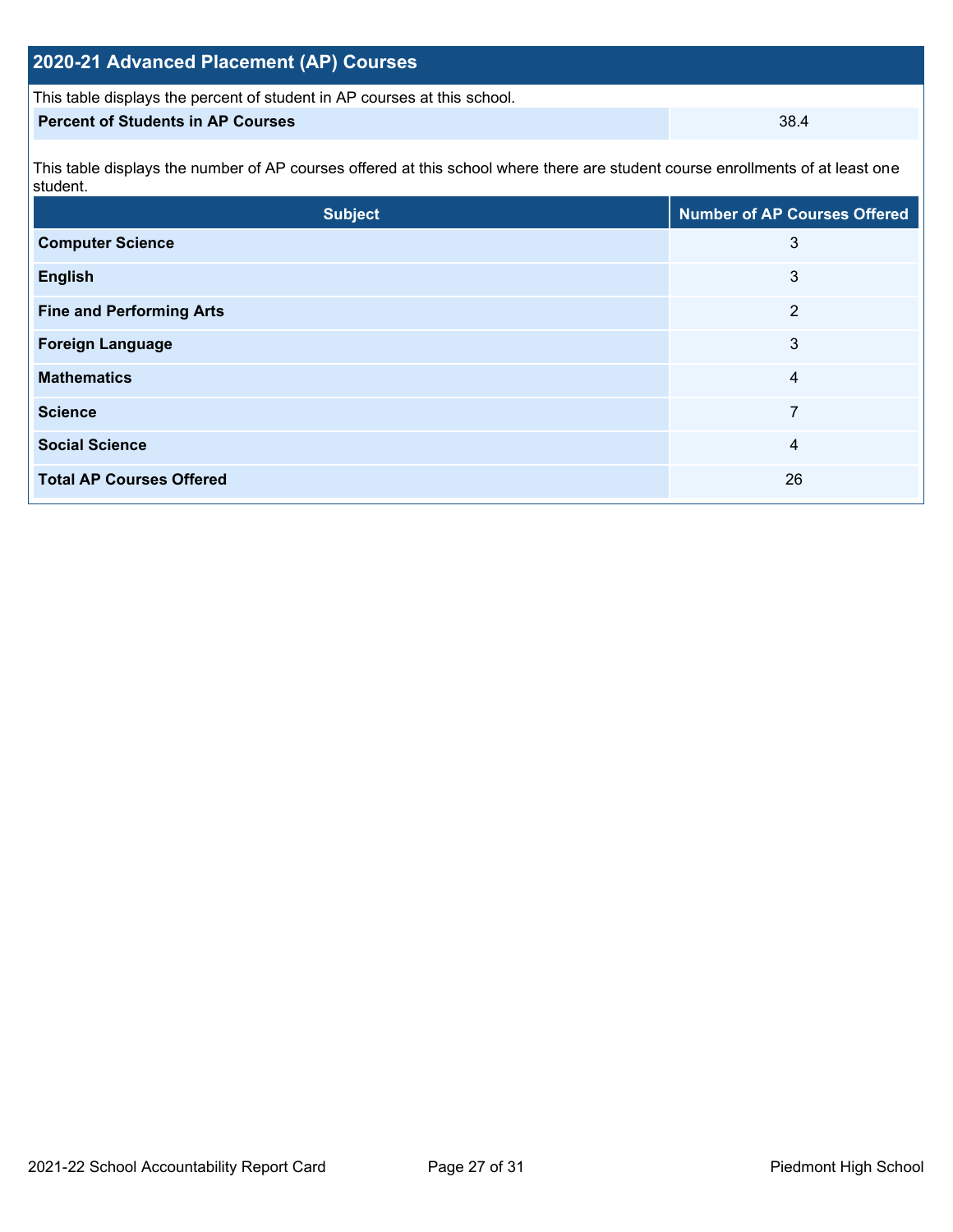#### **Professional Development**

PUSD staff members build their knowledge of curriculum and their repertoire of instructional strategies by participating in various types of professional learning: local and national conferences, on and off-site workshops, coaching cycles, and as members of professional learning communities. Prior to the 2016-17 school year, the District offered three staff development days annually where teachers were provided with a range of PD offerings on topics such as Common Core Standards training, differentiation, instructional technology, new math curriculum, and vertical alignment of standards instruction.

Beginning the 2016-17 school year, PUSD instituted a flexible professional development program, which allows all certificated staff to select the professional learning topic and structure that best fit their learning needs. Some examples of professional development selected by Piedmont High School teachers are as follows: training in CPM, implementing the NGSS Framework, and the proficiency approach to teaching world languages.

New teachers participate in a full day professional development orientation and are assigned a mentor as part of the Teacher Induction Program (TIP) or may participate with Teachers Engaged in Active Mentoring (TEAM). Tenured teachers can also participate in coaching by participating in Teachers Engaged in Active Mentoring (TEAM).

Professional Learning during the 2019-20 school year began with a district-wide presentation from a Solution Tree Trainer on Professional Learning Communities. Additional training on implementing the Social Justice Standards was provided for both new and returning staff members. The MTSS Coordinator and Differentiation Specialist assisted school administration in the development of the PHS Guiding Coalition to continue our work with Expected Learning Outcomes-a major element of Professional Learning Communities. Professional Learning shifted once students were dismissed from campus due to the pandemic. Special attention was paid to instructional strategies, use of online tools, and mental health of students.

The focus of professional development during the 2020-21 school year has been on instructional strategies in a digital environment, the use of digital tools, and the mental health of students and staff. Many teachers completed professional learning during the Summer 2020 that extended into the 2020-21 school year. This professional learning included workshops designed by Stanford Online High School, Caitlin Tucker's course and book (Preparing for Fall 2020! Blended & Online Learning), and many more. In addition to three days of professional learning spread throughout the school year, teachers and staff participated in three days of professional development prior to the start of school. Topics for these six days included the features of Google Meet, PUSD Tech Instructional Tools, Equity, Trauma-Informed Practices, Self-care for Educators, COVID Screener Training, Managing Stress, and Anti-Racism among other things. The PHS site technology staff offered tips and provided support throughout the year at staff meetings, office hours and professional development days. Science teachers have received training on science-related software. Math teachers have been trained on the use of DESMOS. Music teachers have been trained on the use of technology to create virtual concerts. Staff have participated in professional development as individuals, small teams, departments and school-wide.

Professional Development during the 2021-2022 school year has addressed equity and inclusion goals defined in the district Local Control Accountability Plan (LCAP), student social emotional learning, MTSS and school safety.

This table displays the number of school days dedicated to staff development and continuous improvement.

| <b>Subject</b>                                                                  |  | $\vert$ 2019-20 2020-21 2021-22 |
|---------------------------------------------------------------------------------|--|---------------------------------|
| Number of school days dedicated to Staff Development and Continuous Improvement |  |                                 |

# **Piedmont City Unified School District 2020-21 Local Accountability Report Card (LARC) Addendum**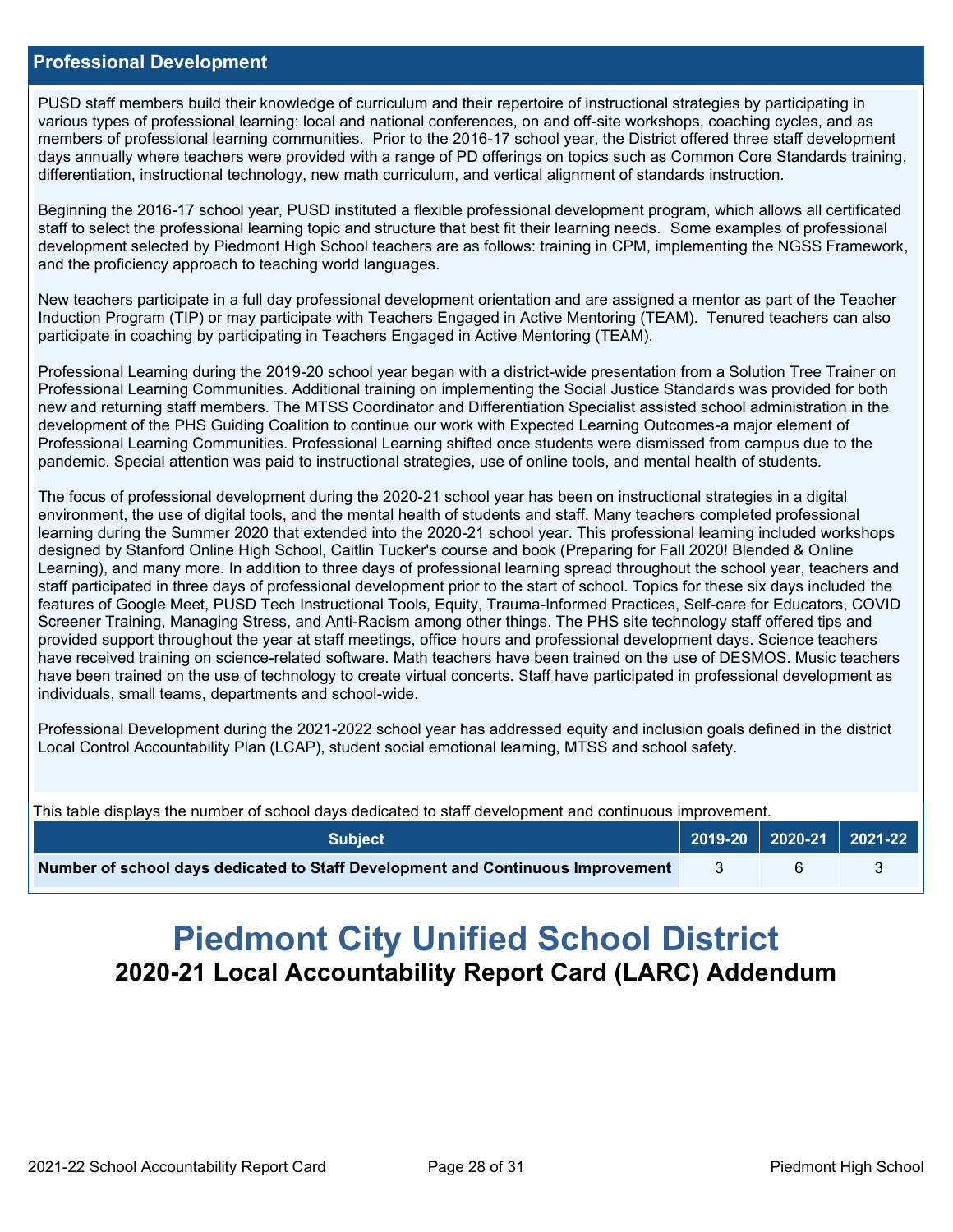## **Local Accountability Report Card (LARC) Addendum**

**2020-21 Local Accountability Report Card (LARC) Addendum Overview**



On July 14, 2021, the California State Board of Education (SBE) determined that the California Department of Education (CDE) will use the SARC as the mechanism to conduct a one-time data collection of the LEA-level aggregate test results of all school's local assessments administered during the 2020–2021 school year in order to meet the federal Every Students Succeeds Act (ESSA) reporting requirement for the Local Educational Agency Accountability Report Cards (LARCs).

Each local educational agency (LEA) is responsible for preparing and posting their annual LARC in accordance with the federal ESSA. As a courtesy, the CDE prepares and posts the LARCs on behalf of all LEAs.

Only for the 2020–2021 school year and the 2020–2021 LARCs, LEAs are required to report their aggregate local assessments test results at the LEA-level to the CDE by populating the tables below via the SARC. These data will be used to meet the LEAs' federal requirement for their LARCs. Note that it is the responsibility of the school and LEA to ensure that all student privacy and suppression rules are in place when reporting data in Tables 3 and 4 in the Addendum, as applicable.

The tables below are not part of the SBE approved 2020–2021 SARC template but rather are the mechanism by which these required data will be collected from LEAs.

For purposes of the LARC and the following tables, an LEA is defined as a school district, a county office of education, or a direct funded charter school.

| <b>2021-22 District Contact Information</b> |                                              |  |  |  |
|---------------------------------------------|----------------------------------------------|--|--|--|
| <b>District Name</b>                        | <b>Piedmont City Unified School District</b> |  |  |  |
| <b>Phone Number</b>                         | $(510) 594 - 2600$                           |  |  |  |
| Superintendent                              | Randall Booker                               |  |  |  |
| <b>Email Address</b>                        | rbooker@piedmont.k12.ca.us                   |  |  |  |
| <b>District Website Address</b>             | http://www.piedmont.k12.ca.us/               |  |  |  |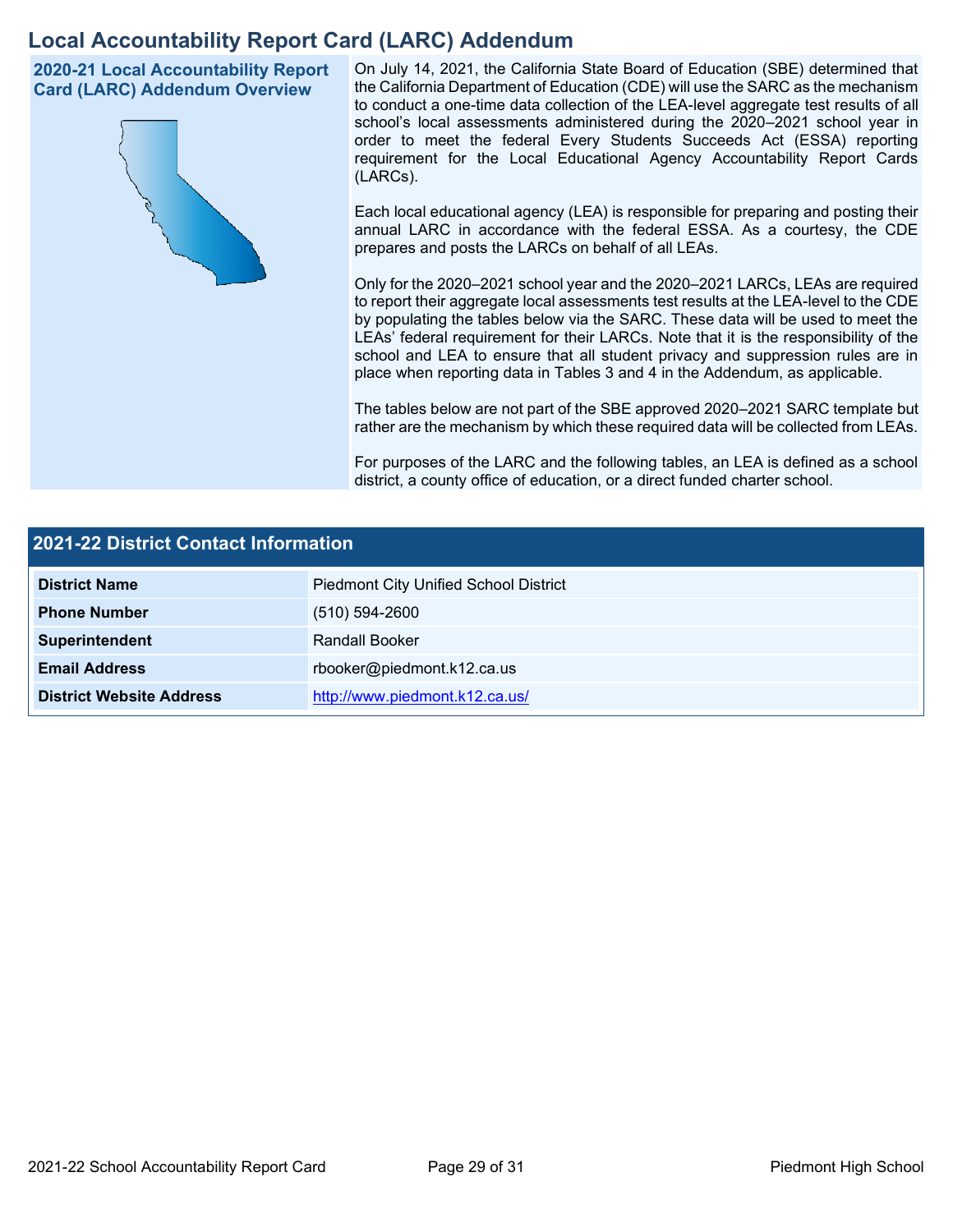### **2020-21 CAASPP Test Results in ELA by Student Group**

This table displays CAASPP test results in ELA by student group for students grades three through eight and grade eleven taking and completing a state-administered assessment. The CDE will populate this table for schools in cases where the school administered the CAASPP assessment. In cases where the school administered a local assessment instead of CAASPP, the CDE will populate this table with "NT" values, meaning this school did not test students using the CAASPP. See the local assessment(s) table for more information.

| <b>CAASPP</b><br><b>Student Groups</b>               | <b>CAASPP</b><br><b>Total</b><br><b>Enrollment</b> | <b>CAASPP</b><br><b>Number</b><br><b>Tested</b> | <b>CAASPP</b><br><b>Percent</b><br><b>Tested</b> | <b>CAASPP</b><br><b>Percent</b><br><b>Not Tested</b> | <b>CAASPP</b><br><b>Percent</b><br><b>Met or</b><br><b>Exceeded</b> |
|------------------------------------------------------|----------------------------------------------------|-------------------------------------------------|--------------------------------------------------|------------------------------------------------------|---------------------------------------------------------------------|
| <b>All Students</b>                                  | 1334                                               | 1171                                            | 87.78                                            | 12.22                                                | 84.88                                                               |
| <b>Female</b>                                        | 628                                                | 550                                             | 87.58                                            | 12.42                                                | 87.09                                                               |
| <b>Male</b>                                          | 706                                                | 621                                             | 87.96                                            | 12.04                                                | 82.93                                                               |
| American Indian or Alaska Native                     | $\Omega$                                           | $\mathbf 0$                                     | $\mathbf 0$                                      | $\overline{0}$                                       | 0                                                                   |
| <b>Asian</b>                                         | 184                                                | 175                                             | 95.11                                            | 4.89                                                 | 89.71                                                               |
| <b>Black or African American</b>                     | 16                                                 | 13                                              | 81.25                                            | 18.75                                                | 53.85                                                               |
| <b>Filipino</b>                                      | $\qquad \qquad -$                                  | $\overline{\phantom{a}}$                        |                                                  | --                                                   | --                                                                  |
| <b>Hispanic or Latino</b>                            | 126                                                | 115                                             | 91.27                                            | 8.73                                                 | 73.04                                                               |
| Native Hawaiian or Pacific Islander                  | $\Omega$                                           | $\mathbf 0$                                     | $\mathbf{0}$                                     | $\overline{0}$                                       | $\mathbf 0$                                                         |
| <b>Two or More Races</b>                             | 267                                                | 241                                             | 90.26                                            | 9.74                                                 | 86.72                                                               |
| <b>White</b>                                         | 738                                                | 624                                             | 84.55                                            | 15.45                                                | 85.74                                                               |
| <b>English Learners</b>                              | --                                                 | $\overline{\phantom{m}}$                        |                                                  | --                                                   |                                                                     |
| <b>Foster Youth</b>                                  | $\Omega$                                           | $\mathbf 0$                                     | $\mathbf{0}$                                     | $\Omega$                                             | 0                                                                   |
| <b>Homeless</b>                                      | $\overline{\phantom{a}}$                           | $\overline{\phantom{m}}$                        | --                                               | $\overline{\phantom{a}}$                             | --                                                                  |
| <b>Military</b>                                      | $\Omega$                                           | $\pmb{0}$                                       | $\Omega$                                         | $\mathbf 0$                                          | $\mathbf 0$                                                         |
| <b>Socioeconomically Disadvantaged</b>               | 18                                                 | 14                                              | 77.78                                            | 22.22                                                | 28.57                                                               |
| <b>Students Receiving Migrant Education Services</b> | $\Omega$                                           | $\mathbf 0$                                     | 0                                                | $\mathbf 0$                                          | $\mathbf 0$                                                         |
| <b>Students with Disabilities</b>                    | 201                                                | 157                                             | 78.11                                            | 21.89                                                | 56.05                                                               |